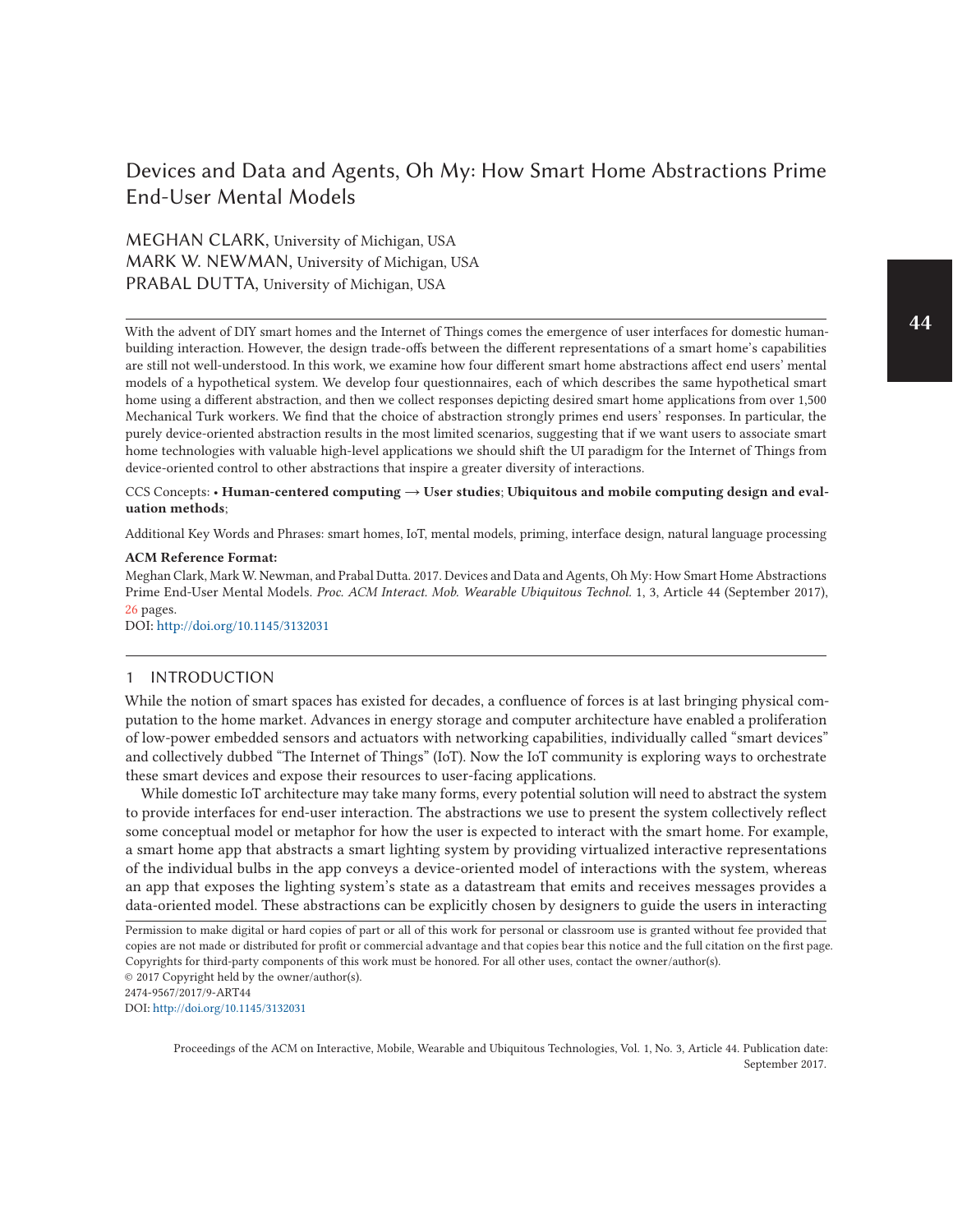#### 44:2 • M. Clark et al.

with and understanding the system, or they can reflect implicit assumptions on the part of the designers about how the system works.

There are many different smart home abstractions for IoT system designers to choose, but little work has been done so far on understanding the impact of different system abstractions on end users' mental models and expectations of these systems. Previous attempts to better support end-user interactions have attempted to "get at" end users' mental models for smart homes as though these models are an independently existing property of users, without considering the effects of priming. Studies have made claims about mental models based on user responses to single scenarios without acknowledging that the users could have been primed by the conceptual models that the researchers used in the prompts, potentially without realizing it. These studies generally attempt to reflect the way users "naturally" think about the smart home, but there is no "natural" way that people think about technology. To develop interfaces that support end users, instead we need an intentional and conscious comparison between several different system representations. To that end we propose a framework that would allow comparisons between different conceptual models, which breaks conceptual models down into several independent dimensions whose possible values we call *abstractions*. This abstractions framework would allow us to make comparisons between conceptual models and understand how the different ways we can present the same underlying system will affect users' expectations and behavior.

In fact, there is evidence to suggest that the abstractions that we are using are preventing consumers from thinking of valuable integrated applications that utilize the full range of a smart spaces's capabilities. According to Affinova's 2014 consumer report on IoT adoption, users think the current smart devices on the market are "gimmicky" [\[4\]](#page-17-0). While some devices may be gimmicky single-purpose products, many others can be integrated into applications by various emerging platforms. It is possible that due to the way these systems are presented, users do not even think certain useful applications are possible or within the scope of the system.

Additionally, the abstractions we use can create a gap between expectations and reality that prevent adoption. An understanding of how abstractions create expectations can allow us to manipulate and shrink this gap, both on the user side and on the system side.

In this work we make several contributions. First, we demonstrate that the abstractions chosen to represent a smart home system have significant priming effects on end users. We created a set of questionnaires depicting the same hypothetical smart home in four different ways and deployed the questionnaires via Mechanical Turk. Each worker was presented with only one of the four descriptions, and then was asked to describe the applications they wanted. We collected responses from over 1,500 participants. Though mental models cannot be directly observed, they can be thought to emit signals via various user behaviors. To gain insight into the mental models at play, we analyzed the following signals: 1) the qualitative differences in responses, 2) the characteristic words for each set of responses as determined by  $\chi^2$  feature selection, and 3) the differences in the *operation profile* of the responses, which we define as the distribution of tasks that a group of users performs on the hypothetical system – for example, the relative proportion of immediate actions, questions, conditional actions, and notifications. We find that users' mental models and the resulting operations that they attempt are heavily affected by the abstractions used to present the system. This finding highlights how critical it is to consciously choose abstractions, both during system design and when creating scenarios to study users' mental models for a particular domain.

Second, we describe what the specific priming effects (and therefore design trade-offs) are for some common abstractions. We examine the effects of two different dimensions for abstractions: How the system's capabilities are represented ("devices" vs. "data"), and whether or not the system is personified ("agent-mediated" vs. "unmediated"). Combining these two abstraction dimensions results in four distinct conceptual models: Unmediated Devices, Unmediated Data, Agent-mediated Devices, and Agent-mediated Data. While these four archetypal abstractions are far from the only possible system interfaces, and in practice are not mutually exclusive, they are a good starting point for understanding the effects of commonly-used abstractions on end-user thinking. Understanding the different workloads and expectations engendered by common abstractions for the domestic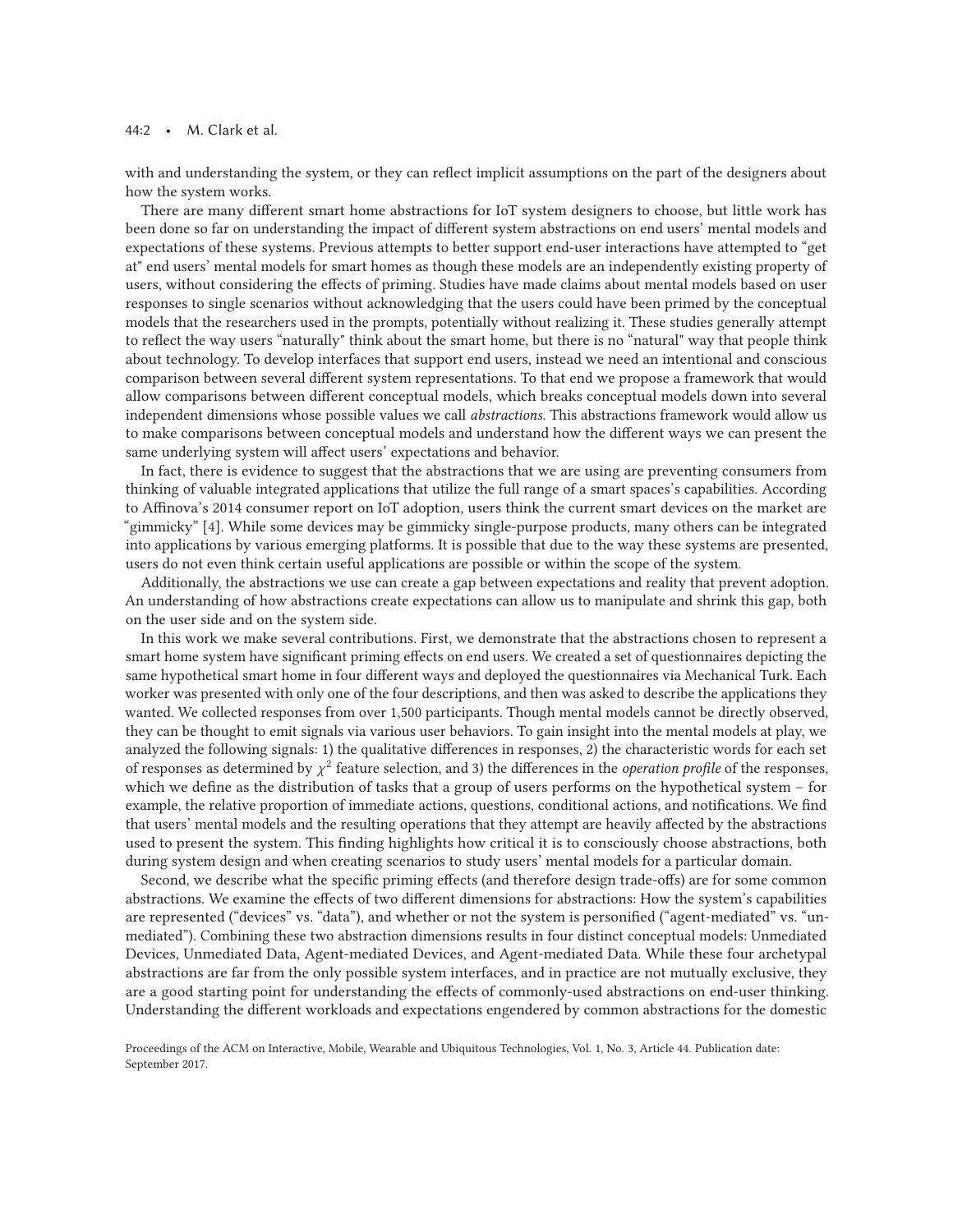IoT will help system designers better understand the trade-offs involved when choosing the abstractions for their system.

Finally, we also release our complete dataset and code to the community for additional analyses, with IRB approval. As far as we know, this is the first substantial public corpus of end-user descriptions of desirable IoT applications, as well as natural language commands and queries directed to smart home agents. Researchers can use the data to improve the relationship between the Internet of Things and its users, for example by building better natural language interfaces, creating desirable applications, and gaining additional insights into end-user needs and concerns in the smart home domain.

#### 2 RELATED WORK

In his seminal work "The Design of Everyday Things," Norman defines mental models as conceptual models that users draw from to explain and predict the way that devices will behave in different scenarios [\[15\]](#page-17-1). People can use multiple models, and even potentially conflicting models, to explain various aspects of a system. Later work found that the initial mental models formed by users early on before they even interact with a system can have a subtle ongoing influence over how users update their understanding of it based on newly-acquired knowledge [\[3\]](#page-17-2). One proposed mechanism for this influence is that different presentations of the same system might result in mental models where different objects are the primary conceptual entities.

In psychology, this effect is called *priming*. Priming happens when exposure to an initial stimulus affects the way that a person processes a subsequent stimulus. There is evidence to suggest that mental models are "compiled" on-demand, so some psychologists have used priming to influence the mental models that individuals generate when making decisions about risky processes, from indoor radon to the occupational use of hazardous chemicals [\[5,](#page-17-3) [13,](#page-17-4) [14\]](#page-17-5). Our insight is that by a similar mechanism, system designers might influence (either intentionally or accidentally) users' mental models of smart home processes.

A number of HCI studies have tried to understand the mental models of smart home users, particularly to support end-user programming in the home. For example, iCAP performed a study on mental models so that the authors could build a programming tool to support the way users thought about context-aware applications [\[7\]](#page-17-6). However, the study presented end users with a scenario that used a distinctly device-oriented abstraction to describe the system. The prompt described a generic smart home as a house with "sensors" that could sense the environment and user activities and "execute services on behalf of users." The responses contained an unexpectedly high number of references to objects, which becomes much less surprising when seen through the lens of priming. Additionally, the study found that some users perceived the home as a tool while others viewed it as an assistant. This hinted at the possibility that the interpretation of the phrase "execute services on behalf of users" could potentially result in different mental models, but a followup study to explore the effects of different prompts was not performed.

Similarly, a study of IFTTT programs examined whether trigger-action programming "captures smart home behaviors that users actually desire" [\[21\]](#page-17-7). The study presented 318 Mechanical Turk workers with a hypothetical scenario where they had "a home with devices that are Internet-connected and can therefore be given instructions on how to behave," suggesting a strongly device-oriented abstraction of the system, and asked participants for five things they would want their home to do. Results showed that the majority of responses were programs that could be expressed with trigger-action, and most of the remaining responses were remote control interactions. However, the study also found that priming respondents with trigger-action examples had a significant impact on the proportion of trigger-action responses they got back, hinting that priming can have a major effect on the way people think about interacting with systems. While the study explored the effect of priming on the way users *express* programs, it did not reflect upon how the presentation of the smart home in the initial prompt might similarly affect the kinds of operations that users might attempt in the first place. One notable observation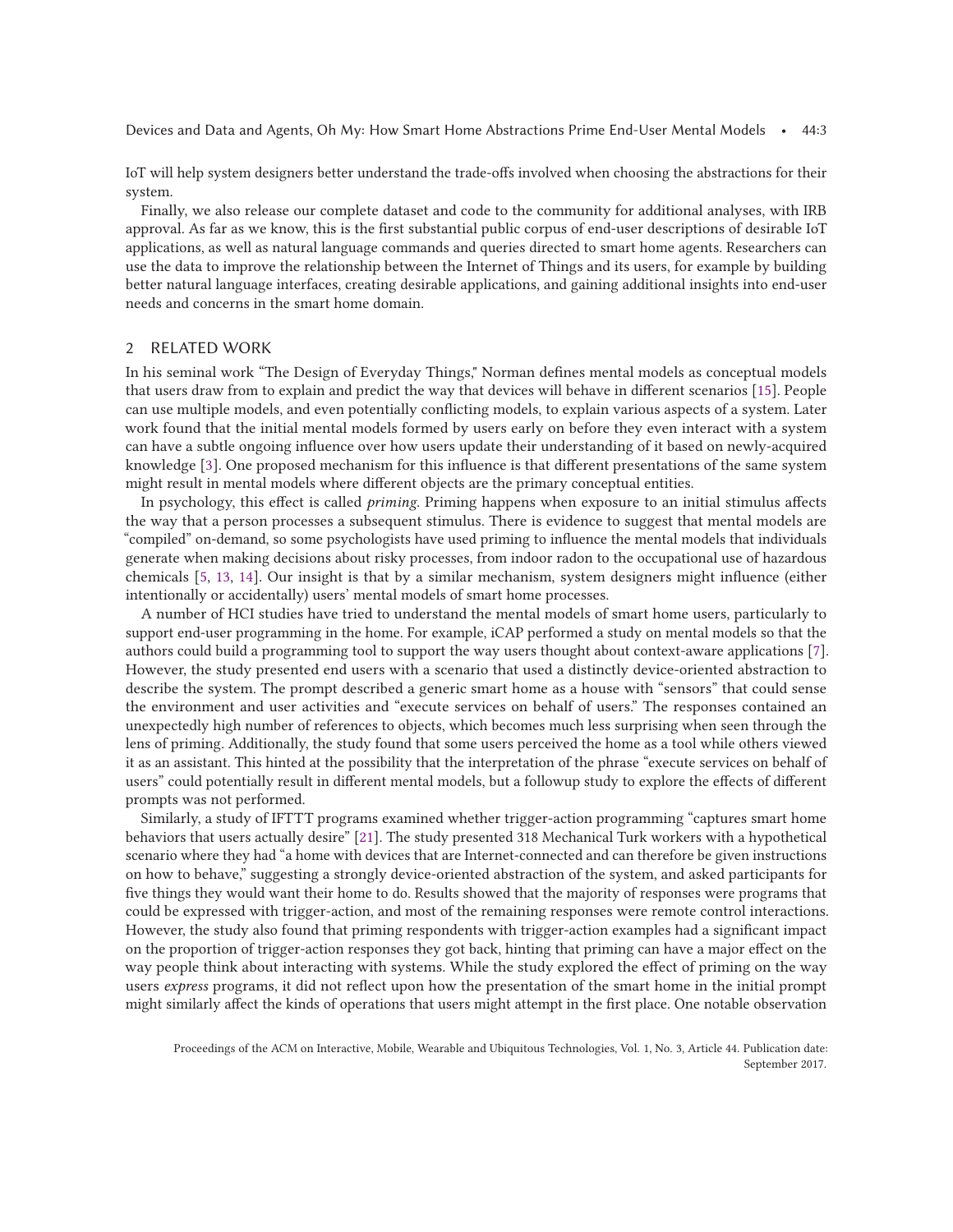#### 44:4 • M. Clark et al.

is that the responses did not feature any queries. In this work, we find that a lack of queries is characteristic of responses to device-based abstractions, but queries appear in force when using a data-based abstraction of the same system. This casts doubt on the assumption that a single-abstraction study could capture the entirety of behaviors that users desire in a smart home.

To some degree it could be said that the previous studies got out the mental models that they put in. However, the CAMP magentic poetry paper took a different approach [\[20\]](#page-17-8). Like earlier work, the CAMP study assumed that users held "natural conceptualizations of ubicomp technologies," but differed in that the researchers were explicitly aware of the potential to bias users' mental models with the study scenario. To avoid priming users, the study provided comics with pictures and dialog and asked users to describe what they thought was happening in scenes where the parents were "programming" or interacting with the system. The comics were still somewhat biasing because they showed devices and they showed the parents at the computer while programming. However, more concerning is the fundamental assumption that biasing should be reduced as much as possible. The real system *will* be priming, and the system will need to support users' primed mental models. Instead of trying to avoid priming in mental model studies, it is critical to determine the effects of different kinds of priming so that in designing the system we can select the abstractions that will prime in ways that we can predict and support.

### 3 BACKGROUND

In this section we review the relationship between conceptual models, mental models, and user operations. By understanding how these elements interact with each other, we can lay the foundations for a methodological approach that will allow us to compare the impact of conceptual models on end users' expectations and behavior.

As described by Norman, designers have some implicit or explicit notion for how users should think about system, particularly with regards to what the different parts are and how they work together. This notion is called the *conceptual model*, or sometimes the *interaction metaphor*. The designer conveys the conceptual model to the end user through the *system image*. The system image is everything about the system that is visible to the user, which consists of two main parts: 1) the concrete products and interfaces created by the designer, which collectively convey the designer's conceptual model or interaction metaphor, and 2) external factors that the designer does not control. The first part includes artifacts like the physical system interface and documentation, and the second part includes the user's prior experiences, news reports, anecdotes from friends, and so on.

As users perceive the system image, they generate a mental model for how their interactions affect the system and how the system affects them. Prior work has decribed mental models as a "yoked state space" where users form a mapping between a device (or system) state space to a goal state space [\[17\]](#page-17-9). The conceptual model, as a manifestated by the system image, is therefore critical in influencing what states the user perceives the system to have and what goals the user thinks the system can satisfy.

While a user's mental model cannot be directly perceived, the types of operations that the user assumes are available and would like to employ can give us some insights into their mental model. In the yoked state space theory, users perform operations on a device in order to navigate the device state space to reach states that, according to their model, map to desired goal states [\[17\]](#page-17-9). This means that by observing the kinds of operations users expect to be able to perform, we can get a sense for how they are internally modeling the system states and what goals they perceive the system as being able to satisfy.

Understanding what kinds of operations users will assume are available when provided with a particular conceptual model would help system designers minimize the "gulf of execution" that separates user goals from the actions they need to take to make the system satisfy those goals. By knowing what operations users will expect to able able to do, system designers can design their system to support those operations as first-order primitives. In the opposite direction, designers can also discover which conceptual models will prompt users to invoke operations that the system can best support and which will deliver the desired user experience.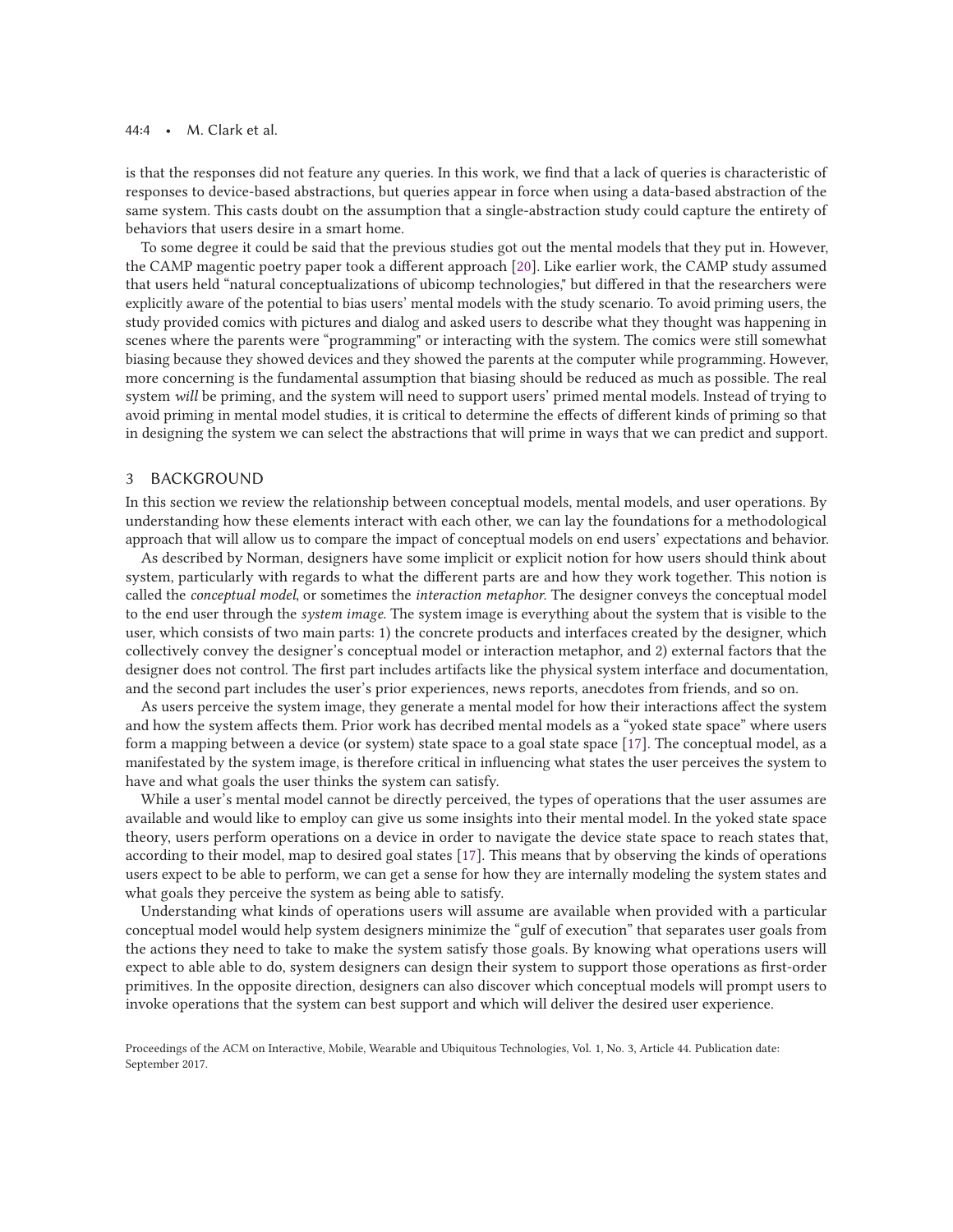Given the relationship between conceptual models, mental models, and operations, it should be possible to present different conceptual models to users and observe how the types of operations they perform change due to the different mental models they generate from the system image. However, how can we control for those aforementioned external influences that are also a part of the system image, like prior experiences? In this paper we overcome that challenge by looking at population-level distributions of operation types. When comparing what populations as a whole attempt to do in response to a given conceptual model, the individual variations in external influences essentially come out in the wash. A population-level analysis is also useful because smart home system designers often design a single system that will be used by a large number of people, in which case it can be beneficial for designers to know in advance what the system's overall workload will look if it is presented in a certain way.

#### 3.1 Abstractions Framework for Conceptual Models

To understand the trade-offs between different conceptual models, we need to articulate a set of dimensions that we can use to describe and compare them. We propose breaking conceptual models down into several independent dimensions that each have a set of possible values called *abstractions*. Under this approach, conceptual models can be constructed or described by selecting an abstraction along each dimension. While many such dimensions may exist, in this paper we focus on two: *capabilities* and *personification*.

*Capabilities*. Conceptual models can use many different abstractions to represent a smart home's capabilities. A common approach is to represent capabilities in terms of the available devices, but it is also possible to describe available functionality using other fundamental conceptual entities, such as actions, data streams, facts, or events. In this work, we compare two abstractions used to represent capabilities, which we call "devices" and "data."

Because Internet of Things systems are frequently conceptualized as interconnected devices or physical artifacts at the architectural level, it is common for system designers and even HCI researchers to assume that the higher layers presented to users will share a similar device-oriented abstraction. In particular, there is a great deal of IoT literature that assumes device-oriented interfaces will bubble up to users from the lower layers [\[1,](#page-16-0) [10,](#page-17-10) [16,](#page-17-11) [23\]](#page-17-12). However, there is no reason that the higher level of abstraction presented to users needs to resemble the ways that system designers think about the system. In fact, in this work we show that depending on the designer's goals and intended audience, using a device-oriented abstraction may not always be the most beneficial way to model and present the system.

*Personification*. We also examine two abstractions that can be used to represent different degrees of system personification: "unmediated" and "agent-mediated." An unmediated system is one with no personification layer, and an agent-mediated system is one with an agent that acts as an intermediary between the user and the rest of the system. Prior work has shown that users will interact with functionally-equivalent systems differently depending on whether the system is personified as human-like agent or not. For example, while both Google Now and Siri are phone-based voice interfaces, research has found that users treat Google Now like "voice-activated search," whereas they treat Siri like a social actor due to the latter's presentation as a human-like agent [\[11\]](#page-17-13).

There are other dimensions that we do not examine in this work, but which would nevertheless be useful in an abstraction-based framework. For example, the dimension of *initiative* is independent from personification. Systems can behave with initiative without being presented as agents. Prior work has compared the user experience of systems with different degrees of initiative in a variety of domains [\[8,](#page-17-14) [9,](#page-17-15) [18\]](#page-17-16). While these systems act with various levels of agency, they are not presented in an anthropomorphic fashion.

There is also the dimension of *input modality*, which can be visual, written language, voice, gesture, tactile, and more. Some related works have compared the user appeal of different modalities in the smart home domain, such as voice, voice and gesture, touch screen GUIs, and touch screen text interfaces [\[6\]](#page-17-17). We do not explicitly compare the effects of these different modalities on user thinking, though we do look at what modalities users assume

Proceedings of the ACM on Interactive, Mobile, Wearable and Ubiquitous Technologies, Vol. 1, No. 3, Article 44. Publication date: September 2017.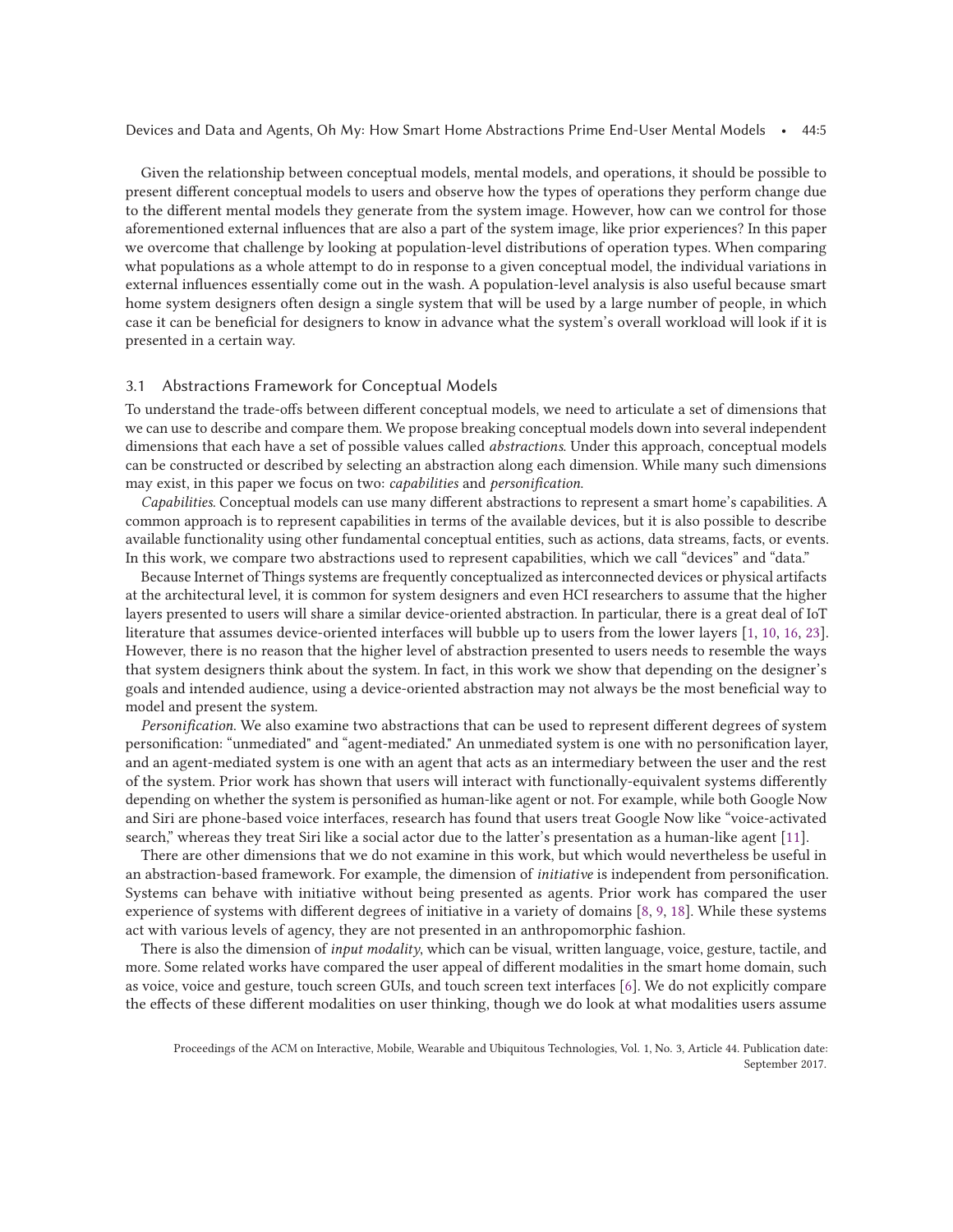#### 44:6 • M. Clark et al.

given abstractions along other dimensions. We leave exploring the effects of additional dimensions beyond the two we consider to future work.

While conceptual models are used implicitly thoughout smart home research, we are the first to attempt to explicitly characterize and compare them systematically. Abstraction dimensions such as the ones we propose here could form the basis of an evaluation framework that allows designers to compare the impact of various conceptual models and make claims about why one particular abstraction would be a better choice for an interface than another.

#### <span id="page-5-0"></span>3.2 Classification of User Operations

In order to determine how conceptual models affect the kinds of operations that users would like to perform, we must next be able to classify user operations. We separate smart home interactions broadly into *immediate interactions*, which take place and complete right away, and *conditional interactions*, which may result in interactions at a later time.

*Immediate interactions*. Remote control commands like "turn on the lights" are one form of immediate interaction. However, since there are other immediate requests for action that may not fall under a remote control mindset, such as "wake up my children," we use the more general term *immediate actions* to refer to this subcategory of operations. In addition to actuation there are also queries, an often-overlooked form of smart home interaction. Immediate queries can take two forms: *direct questions* and *indirect questions*. Direct questions are any query that would properly end with a question mark. Indirect questions are requests for information that are formulated as a command, such as "tell me how much I weigh." We make the distinction between the two forms to highlight that in our operation taxonomy we consider indirect questions to be requests for information rather than actions.

*Conditional interactions*. Trigger-action statements, best exemplified by "when I come home, turn on the lights," are one type of ongoing interaction. However, since there can be other ways to express conditions on actions besides event-based triggers (using words like "until," "unless," "before," and "while"), we use the more general umbrella term *conditional actions*. Just as it is possible to have conditional actions, it is also possible to have conditional queries, which we call *notifications*. The difference between notifications and indirect questions can sometimes be subtle. A good rule of thumb is that indirect questions are usually requests for facts, and notifications are usually requests to be informed of events. For example, "tell me when my husband gets home" is most likely a notification, whereas "tell me when my husband will get home" is an indirect question.

This is not meant to be a definitive operation taxonomy for the smart home. However, we believe that including both actions and queries is an important step for developing a more comprehensive way to understand mental models. By disinguishing between requests for actuation and requests for information, we hope to be able to tell a more complex story than an analysis of just actions or just queries would allow.

#### 4 METHODOLOGY

In this work we look at abstractions along two dimensions: whether or not the system is personified by an agent who acts as an intermediary ("unmediated" or "agent-mediated"), and whether capabilities are represented by the available "devices" or the available "data." The possible combinations along these two dimensions result in four different conceptual models: Unmediated Devices, Unmediated Data, Agent-mediated Devices, and Agent-mediated Data.

To examine the impact that each of these four conceptual models has on users' mental models, we devised questionnaires describing a hypothetical smart home using each of the conceptual models. We presented Mechanical Turk workers with one of the four questionnaire prompts and asked them to write either about what applications they would want in their smart home or what they would want their agent to do. We then analyzed the entities and operations present in the written responses.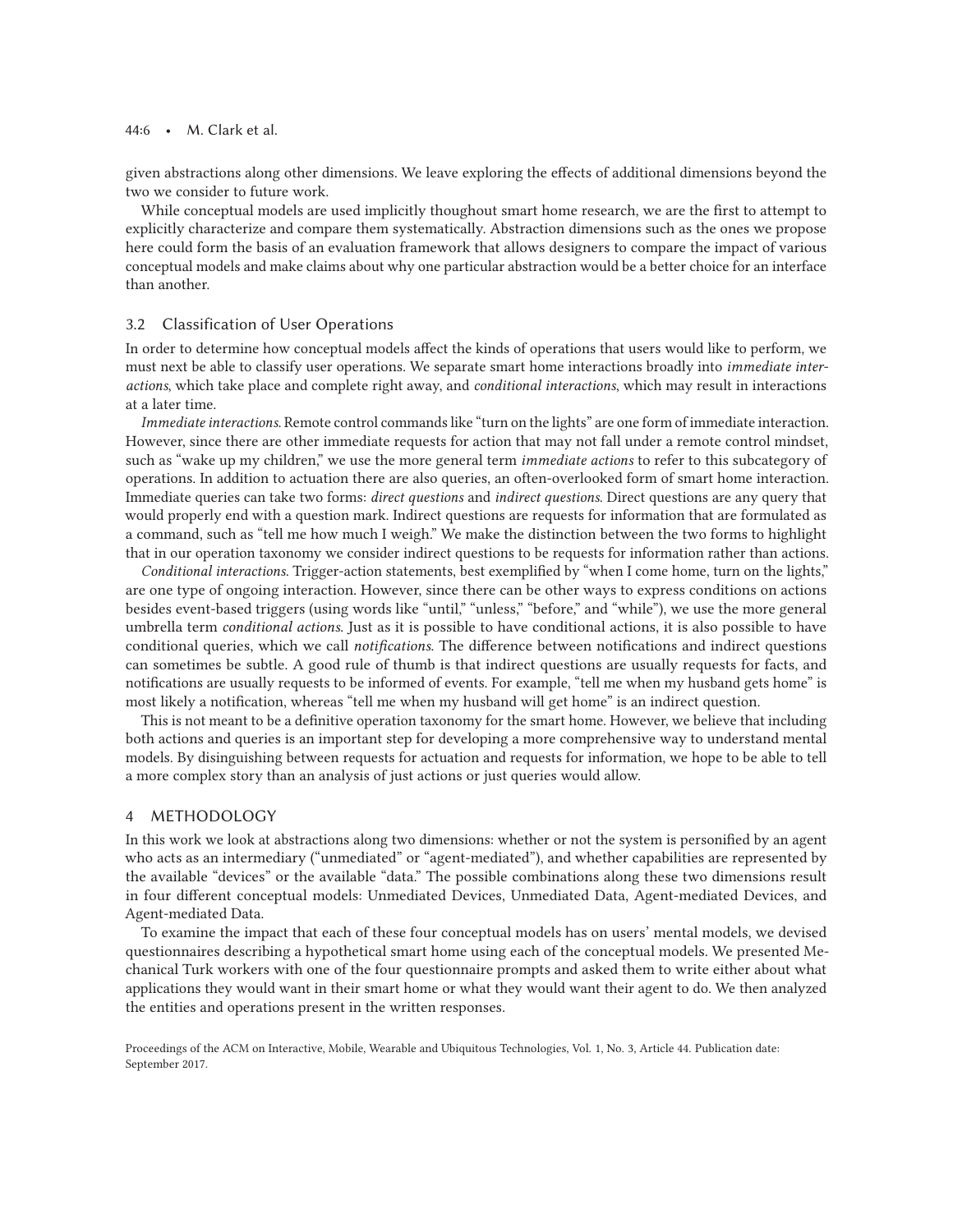Given only a few minutes with a questionnaire prompt, users cannot explore a conceptual model to the same depth as they can given a more fully-realized system over a longer period of time. However, prior work has shown that initial mental models formed by users before they even interact with a system can have an ongoing influence over how users update their understanding of the system based on newly-acquired knowledge [\[3\]](#page-17-2). These persistent effects, combined with the fact that even our brief descriptions resulted in observable differences, indicates that presentation matters, even if more sustained engagement might shape the users' mental models even further.

<span id="page-6-0"></span>Table 1. Overview of questionnaires. We administered questionnaires with two scenarios on Mechanical Turk, each of which had two possible treatments, which resulted in four unique prompts describing smart home conceptual models. The unmediated scenario asked what applications end users wanted in their hypothetical smart home, while the agent-mediated scenario asked end users to tell a hypothetical smart home AI what they wanted it to do. For each scenario, the smart home's capabilities were described either by a list of devices or by a list of data streams. Participants were only presented with one of the four conceptual models.

|                        | Personification Capabilities Conceptual Model |                               | Responses |
|------------------------|-----------------------------------------------|-------------------------------|-----------|
| Unmediated             | <b>Unmediated Devices</b><br>Devices          |                               | 313       |
|                        | Data                                          | Unmediated Data               | 302       |
| Agent-mediated Devices |                                               | <b>Agent-mediated Devices</b> | 442       |
|                        | Data                                          | Agent-mediated Data           | 478       |

#### 4.1 Questionnaire Overview

We devised two scenarios to collect data about the way end users describe smart home applications, which can be read in their entirety in the online appendix. The unmediated scenario asked respondents to prepare to imagine IoT applications, and then gave one of two treatments with equal likelihood: 1) a list of smart devices that users had at their disposal in their smart home broken down by sensor, actuator, or online service, or 2) a list of data streams that could reasonably be synthesized from the devices listed in the other prompt, broken down by read-only data (sensor readings), read-write data (actuator statuses), or online service data.

To create the two sets of capabilities, we first generated a list of common smart home sensors, actuators, and online services, which became our list of devices. Then we generated the list of data streams by converting each device from the first list. For example, while the device list has "Controllable RGB Lights," the data list has "Whether the lighting is on or off," "What color the lighting is," and "How bright the lighting is." The full list of devices and data streams that we provided can be found in the online appendix.

In order to give respondents time to look over the list of capabilities, they were not allowed to continue until a one-minute timer expired. On the next page they were asked to write for five minutes in a text box about what kinds of applications they wanted in their smart home, with the list of devices or data streams displayed above the text entry box for inspiration. Afterwards, we asked the participants basic demographic questions and assessed their general familiarity with IoT and technology.

The agent-mediated scenario introduced an artificial intelligence agent (an "AI") as the intelligence behind the smart home controls. In this scenario, respondents were first asked to select a gender for their AI's voice from a randomly ordered list of male, female, and androgynous, then respondents were asked to name their AI. Our narrative highlighted that the agent was trustworthy and wanted to help the participant. We then gave respondents one of two prompts with equal likelihood, just as in the unmediated scenario: 1) a list of IoT devices that the agent had access to in their smart home broken down by sensor, actuator, or online service, or 2) a list of data streams that could reasonably be synthesized from the devices listed in the other prompt, broken down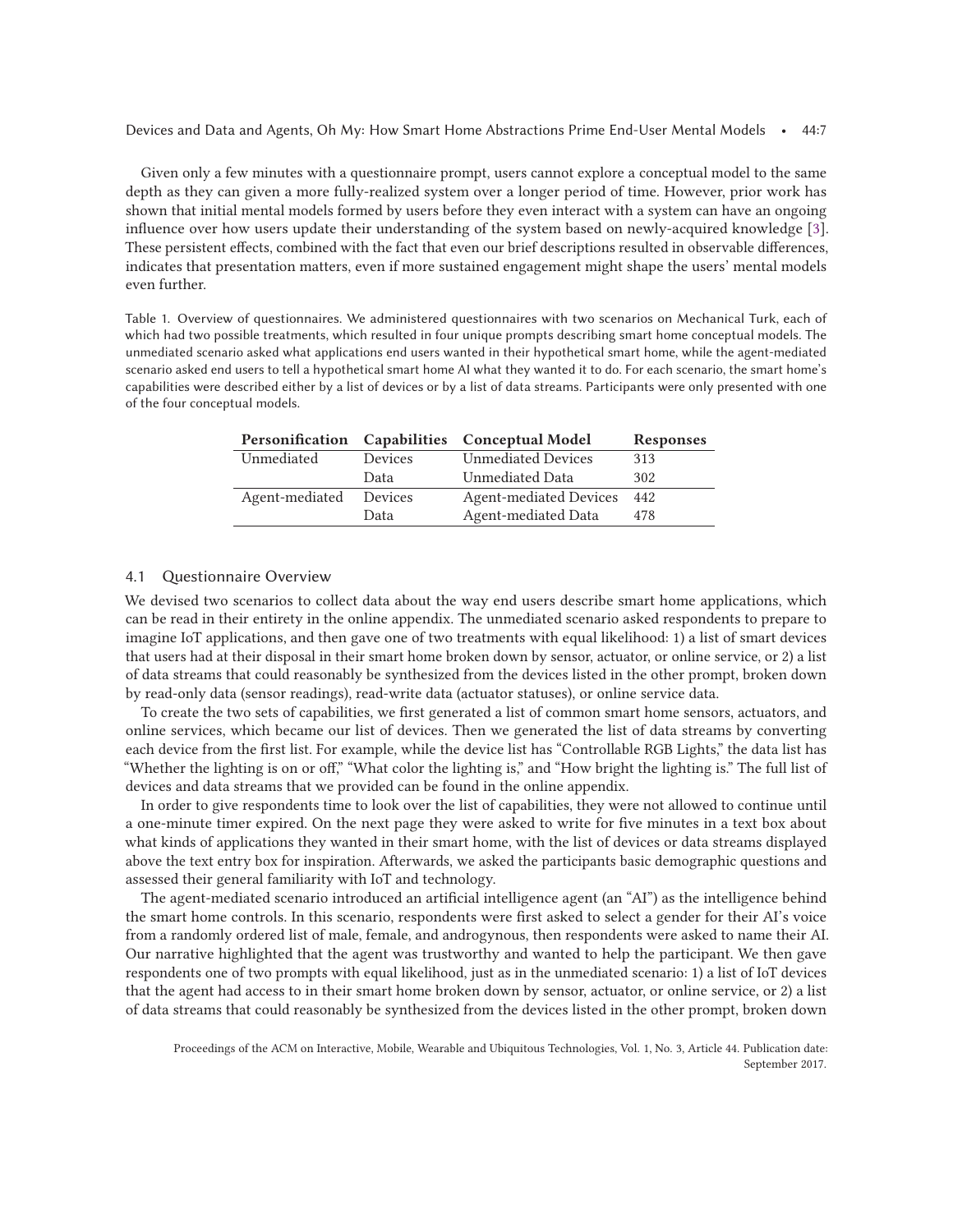#### 44:8 • M. Clark et al.

by read-only data (sensor readings), read-write data (actuator statuses), or online service data. The respondents were given a minute to look over the list. Afterwards, we told respondents that their AI wanted to help them by automating their home on their behalf. We asked them to tell the AI what it should do, and began the writing prompt with, "OK, <AI name>..." to encourage respondents to communicate directly with the smart home AI. In the agent-mediated scenario, we did not enforce a time minimum on the response page, and we did not provide the device or data list for reference, in order to discourage respondents from pasting parts of the list into the textbox. As in the unmediated scenario, we finished with demographic data collection and questions to assess technological familiarity.

### <span id="page-7-0"></span>4.2 Subjects

We submitted these two questionnaires to Amazon Mechanical Turk [\[2\]](#page-16-1). Since we planned to analyze the linguistic characteristics of the responses, we limited respondents to those located in five countries with large populations of native English speakers (United States, United Kingdom, Canada, Australia, and New Zealand) in order to increase the proportion of native English speakers in the eligible respondent pool.

Subjects were recruited to participate in an academic study about either Internet of Things applications or smart homes. The unmediated questionnaire was advertised with, "We are conducting an academic survey about Internet of Things applications. We want to understand how you think about and describe Internet of Things applications." The agent-mediated questionnaire was advertised with, "We are conducting an academic survey about smart homes. We need to understand the way that you would talk to a smart home artificial intelligence." Workers who completed the unmediated questionnaire were compensated \$0.80, and those who completed the agent-mediated questionnaire were compensated \$0.40. The difference was due to the difference in the enforced time limit (the agent-mediated questionnaire did not have a time minimum, so users spent less time on the task).

As shown in Table [1,](#page-6-0) we received 1,534 responses once we filtered out 53 bad actors who pasted parts of the prompt, URLs, or jibberish into the submission form. There could potentially be overlap between the participants in the unmediated questionnaire and the agent-mediated questionnaire, but the two questionnaires were administered weeks apart and most workers had very few prior HITs, so we do not expect many duplicate participants.

### 5 FINDINGS

Despite Mechanical Turk's reputation for skewed demographics, we found that our respondents were fairly representative of our ideal study population. Over 99% of respondents were from the United States. Respondents were slightly more male, with 58% male and 41% female. Most respondents were young but older respondents were still present, with 20% age 18-24, 43% age 25-34, 20% age 35-44, 10% age 45-54, and 6% age 55+. The distribution of educational attainment was skewed slightly higher than that of the US population [\[22\]](#page-17-18). Most respondents had earned at least a bachelors, with 34% having earned a high school degree, 50% having earned a bachelors (compared to 32% in the 2015 U.S. census), 12% having earned a masters, and 2% having earned a PhD (compared to 12% advanced degree holders nationally). However, despite higher levels of education, most respondents were not particularly knowledgeable about computer science. Only 9% of respondents categorized their occupation as computer worker, and 76% of respondents reported their exposure to CS concepts as either "low" or "none." 66% had never heard of the Internet of Things before.

#### 5.1 Overview of Analysis

Mental models are difficult to observe directly, so we approach the analysis of the questionnaire responses from multiple angles. We compare three different attributes of the prompts: qualitative differences, characteristic words, and the operation profiles.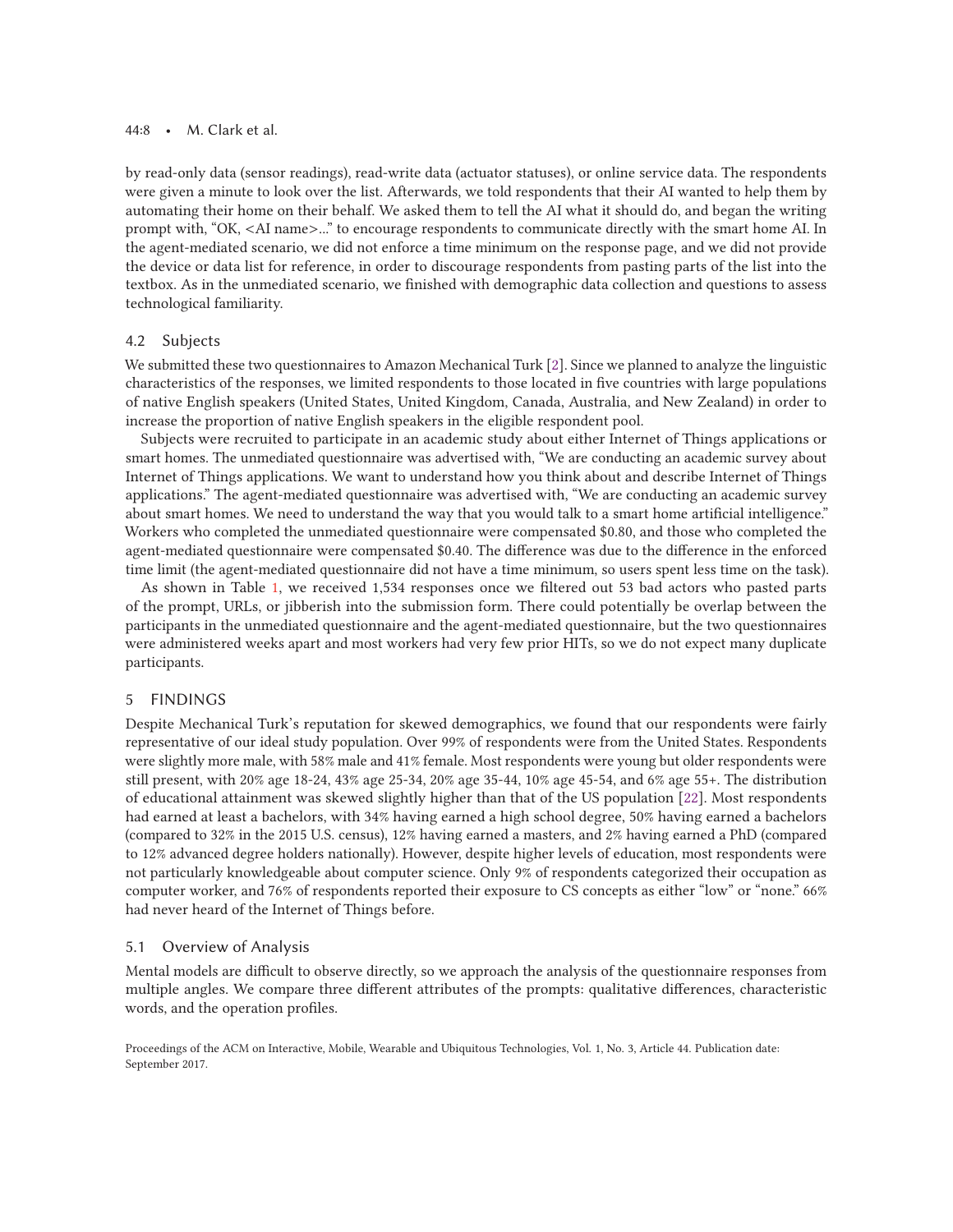<span id="page-8-0"></span>Table 2. Example responses for each abstraction. This table shows several responses for each abstraction, with individual responses separated by blank lines. These examples provide an intuitive feel for how the responses differ between prompts.

| <b>Unmediated Devices</b>          | <b>Unmediated Data</b>             | <b>Agent-mediated Devices</b>    | Agent-mediated Data                |
|------------------------------------|------------------------------------|----------------------------------|------------------------------------|
|                                    |                                    |                                  |                                    |
| I would definitely want the        | I would want interface between     | Set the temperature to 70        | Please turn the red lights on      |
| smart watch to control the         | my security system, smoke          | degrees. Lock the door. Close    | dimly in my bedroom and start      |
| majority of the devices and        | alarms, CO alarms, and cell        | the blinds. Fetch and read my    | playing Marvin Gaye music.         |
| controls in the house. The         | phone. I would also want to        | email.                           | Dim all the other lights in the    |
| controllable lights would be a     | be able to control the climate     |                                  | house.                             |
| nice feature to have. I would      | control systems (A/C and heat)     | Please wake me up at 9:00        |                                    |
| definitely look for the smart      | from my cell phone, and mon-       | am with some pleasant music.     | I would like you to make           |
| door lock and smart thermostat.    | itor the temperature. It would     | Please make coffee at exactly    | sure that when I leave the house,  |
| Those are things that make life    | also be nice if I could see my     | 10:00am. Please set the alarm    | all lights, AC, and electronics    |
| easier for the convenience factor. | electricity usage in realtime, and | before I leave the house. Please | are turned off and the door is     |
| The smart car would also be        | customizable alerts sent to my     | water the yard at noon for 20    | locked. While I am gone, I would   |
| a good investment. Not only        | phone would be quite helpful.      | minutes. Please turn on the      | like you to monitor the house,     |
| is it easier to use, it is energy  |                                    | porch light before 7pm.          | and call my phone if anything      |
| efficient. Motion sensors in each  | I would like an app that           |                                  | strange happens (anyone enters     |
| room would save on electricity.    | tracks my heart rate along with    | Lower the lights, lock the       | the house, any objects are         |
| $\lceil \dots \rceil$              | the calories burned, sleep cycles, | doors, begin to play Madonna's   | moved, etc.). In addition, I would |
|                                    | activity, whether I was calm or    | last two albums on shuffle from  | like to use your knowledge of      |
| First and foremost, I would        | not. Having one in regards to      | every speaker. Also synchronize  | transportation to plan when to     |
| love to have a controllable        | my home, I would like to have      | the house RGB lights, my         | leave the house to catch the bus   |
| TV that is hooked up to my         | one where I can see my child       | clothing lights and vibration    | to work. You can also alert me     |
| video library. This would be not   | and watch the rooms where my       | patterns to the rhythm and tone  | to any poor weather conditions     |
| only an incredible time saver,     | caregiver is. Knowing where        | of the music.                    | before they arrive. Thanks!        |
| but also a space saver as well.    | they are, or what they did. I      |                                  |                                    |
| A temperature sensor on my         | wouldn't be using this all the     | Start my car and turn on         | Tell me my electricity con-        |
| smart phone that is hooked up      | time as I trust my caregiver, but  | the heat and radio. Open the     | sumption and gas consumption.      |
| to my thermostat would also        | at times I would like to see how   | garage. Lock the house doors.    | How has my sleep been lately?      |
| be beneficial, as a traditional    | much time is spent in specific     | Adjust the temperature on the    | When do I wake up? Am I            |
| thermostat only takes into         | room, such as the living room.     | thermostat. Check all appliances | exercising enough?                 |
| account the temperature near       | Or to track what TV apps (like     | and make sure they are off.      |                                    |
| that thermostat. Along with        | Hulu or Amazon prime) was          | Close garage after I drive away. | Who is in the home with            |
| the controllable TV, "smart"       | run on my TV and for how long.     |                                  | me? Where is my car and how        |
| speakers that are hooked up        | Maybe what was watched and         | Please be sure the door is       | fast is it going? How is my heart  |
| to my music library would          | the length of time. []             | locked and the temperature is    | rate?                              |
| be nice. In fact, an app that      |                                    | set at 75 degrees. Next, be sure |                                    |
| turns my smart phone into a        | I would like the ability to        | the volume is set on #15 as I    | I want you to turn on the          |
| universal remote control might     | know how much water, elec-         | want to listen to some music.    | lights when I walk into every      |
| be my favorite "Internet of        | tricity, and gas I use, with a     |                                  | room and play music whenever       |
| Things" application. It would      | running ticker of how much         | Turn on my air conditioner 30    | I am in the mood for it.           |
| offer tremendous convenience,      | it is costing me. I would also     | minutes before I get home at     |                                    |
| as my smart phone is always        | like a breakdown of which          | 4:00 pm.                         | the<br>dishwasher<br>Turn<br>on    |
| within arms-reach. []              | rooms/objects are using the        |                                  | when I get home from work so I     |
|                                    | most. I would also like to know    | Turn TV on. Lock all doors. Ad-  | can serve dinner, and make sure    |
| I think it'd be cool to be         | what lights are on, and if there   | just temperature to 70 degrees   | to alert me via a text message     |
| able to put a sensor at the end    | is a window open in a room         | Celsius.                         | a half hour prior to my wife       |
| of the driveway so that when       | that is running heating or air     |                                  | getting home so I have time to     |
| certain cars drive up it will open | conditioning. []                   |                                  | put the finishing touches on the   |
| up the garage doors $[\dots]$      |                                    |                                  | meal.                              |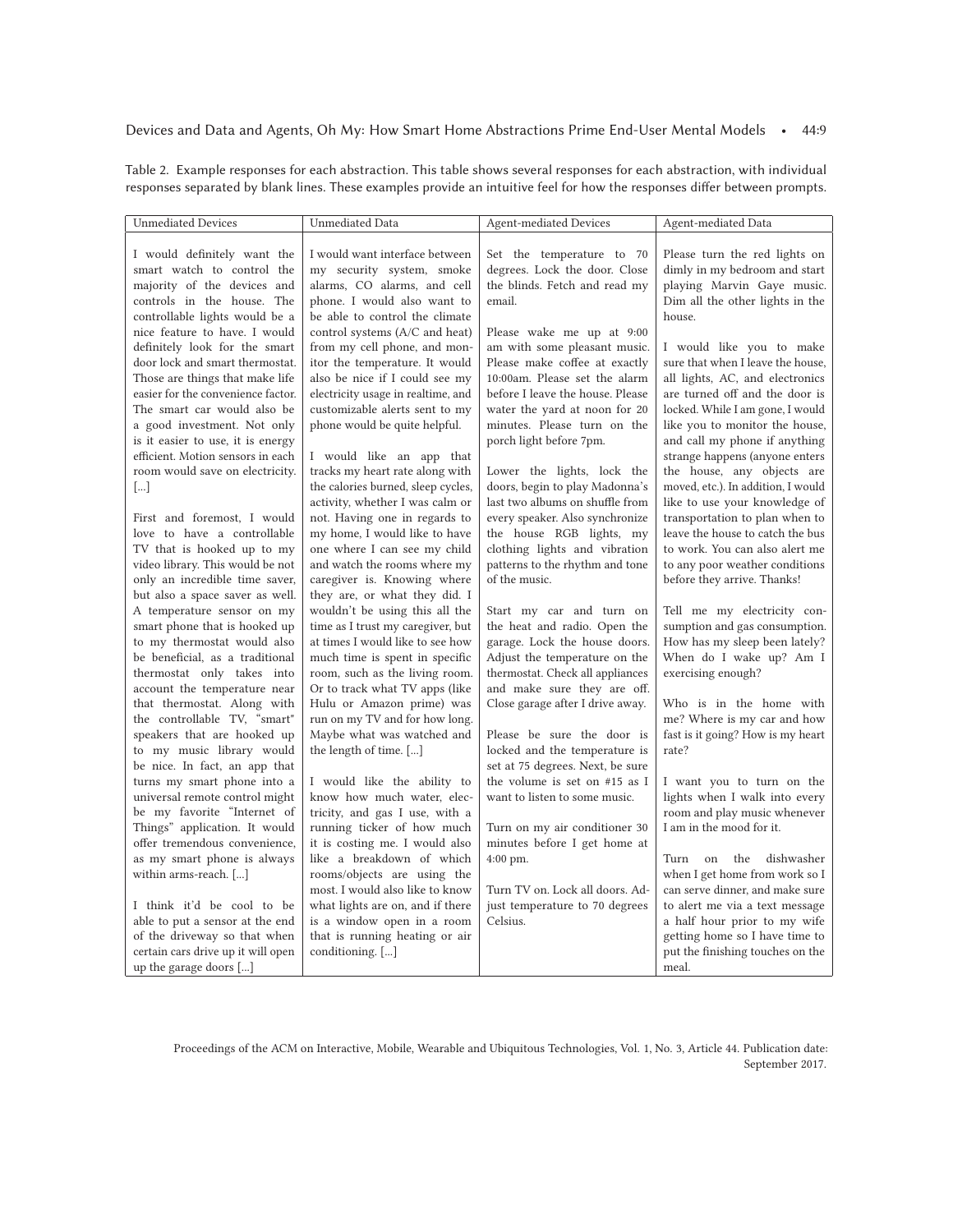#### 44:10 • M. Clark et al.

*Qualitative differences*. We read all 1,534 of the responses, which was necessary to remove responses from obvious bad actors as described in Section [4.2.](#page-7-0) To guide our understanding of the structure of the responses, we also performed the exercise of sketching out a natural language grammar for a subset of the responses that included the top 100 most common nouns and verbs. We share some representative responses for each prompt in Table [2](#page-8-0) to help the reader gain an intuition for the qualitative differences that underly the quantitative results.

*Characteristic words and phrases.* We used a  $\chi^2$  test to determine the keyness of each word used in each of the four response sets. Words with higher keyness are more suggestive of statistical differences between the response sets. This is a standard feature selection technique used in NLP to discover which words are particularly distinctive in a particular corpus compared to other corpora. For each word we calculated the rate of its occurrence per 1,000 words in the responses to each of the four prompts. Applying a  $\chi^2$  test to these rates produced the keyness values, which are simply the  $\chi^2$  statistic for each word. We display the rates and keyness values for the top 25 most key nouns, verbs, and other words in Figure [1.](#page-10-0)

*Operation profiles*. To paint a more rigorous picture of what users want to do in response to each prompt, we developed a set of labels to categorize sentences based on the operations defined in Section [3.2.](#page-5-0) These labels were "immediate action," "conditional action," "direct question," "indirect question," and "notification." After reading the responses to the unmediated prompts (see Table [2\)](#page-8-0), we also added the labels "wants device," "wants remote control," "wants automation," and "wants to know." We also included a "none of the above" option for other kinds of sentences. Once we determined the set of labels that we were interested in, we took the first sentence of each response (for a total of 1,534 sentences) and asked three trained annotators to label the operations in each sentence, permuting the list of available labels that we displayed with each sentence to prevent biasing. The resulting Cohen's kappa statistics between the pairs of annotators were 0.76, 0.76, and 0.78, indicating a good level of inter-rater agreement. From the three sets of labels, we calculated the mean and standard deviation of the percentage of the responses to each prompt that contain a particular operation. Since a sentence could have multiple independent phrases in it with different kinds of operations (e.g., "Turn on the light and tell me my weight"), the percentages of responses that contain particular operations are independent from each other and do not sum to one hundred. The resulting operation profiles are shown in Figure [2.](#page-11-0) These profiles give us a sense for what respondents to a particular prompt wanted to do in their hypothetical smart home.

#### 5.2 Finding 1: Priming has a powerful effect on users' mental models

As illustrated in Table [2,](#page-8-0) the answers we received to the four different prompts exhibited distinct qualitative differences, particularly between the unmediated and agent-mediated prompts. Responses to the unmediated prompt are expressed as hypothetical situations about what the respondent *would like* in their home ("I would like" and "I would want" were the most common 3-grams), whereas the responses to the agent-based prompt are expressed as executable directives ("turn on the" was the most common 3-gram for both the Device and Data prompts). The Unmediated Devices responses emphasize the devices that the respondent would like and why, whereas the Unmediated Data responses specify high-level "apps" that the user would like. While both agent-mediated prompts include immediate actions like "turn on the lights" and conditional actions like "turn on the lights when I get home," the Agent-mediated Data responses contain more questions and requests for monitoring and notification.

These observations are also reflected in the striking differences between operation profiles clearly visible in Figure [2.](#page-11-0) The Unmediated Devices responses are dominated by users expressing desires for devices, whereas the Unmediated Data responses show more requests for automation and information. The agent-based prompts both have immediate actions and conditional actions, but the Agent-mediated Data prompt also shows a large proportion of questions and notifications. Presenting the same smart home system in four different ways resulted in four distinct operation profiles.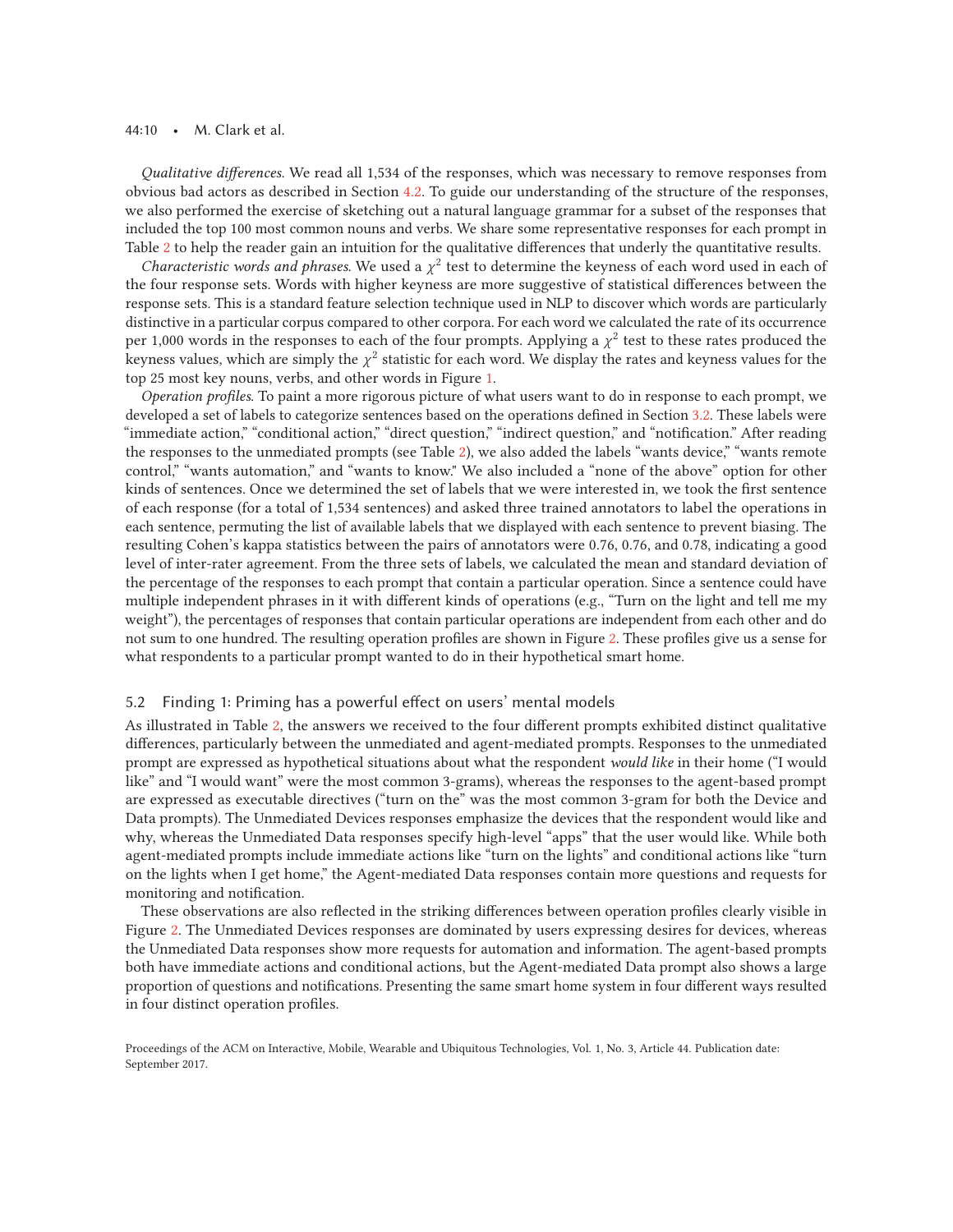<span id="page-10-0"></span>

Fig. 1. Characteristic nouns, verbs, and miscellaneous words for the different abstractions. This figure shows the top 25 nouns, verbs, and remaining words sorted by keyness as determined by their  $\chi^2$  statistic. Words with higher keyness are more suggestive of statistical differences between the response sets. The rates show how often each word occurs per 1,000 words within each set of responses. Differences between prompts can be identified when the rates vary within a column. Notable outcomes here are that the Unmediated Devices responses are characterized by the words like "sensor[s]", "device[s]", "meter", and "things," with an emphasis on "control" and "controllable," through a "phone." This suggests users were focused mainly on remote control of devices through a phone. The Unmediated Data responses, on the other hand, emphasize "apps" and "applications," as well as "alerts" and "know[ing]," though they also still score highly on "control" and words associated with conditional actions and notifications like "if" and "when." This supports the notion that this conceptual model will encourage users to express various kinds of requests for information and automation in addition to remote control commands. The two agent-based conceptual models showed mostly similar word rates, suggesting that placing an intermediary between the system's devices or data capabilities smoothes out some of the differences seen in the two unmediated prompts. Both showed high rates for "please" and "turn." However, for the agent-mediated data prompt, there was more of an emphasis on "tell" and less on "control", a mental shift reflected in other query-related words like "know," "how," "much" and "what."

#### 5.3 Finding 2: Different abstractions produce distinct mental models

While the observation that abstractions have a priming effect on mental models has implications for research, we think that characterizing the specific effects of each abstraction would be useful as well, particularly for system designers hoping to understand the implications and trade-offs involved in choosing a particular abstraction over another. Below we take a deep dive and characterize the trends associated with the responses to each prompt.

*Islands*. The operation profile for responses to the Unmediated Devices prompt, as shown in Figure [2,](#page-11-0) is dominated by "wants device," with 53% of sentences expressing a desire for a particular device or devices. The example responses provided in Table [2](#page-8-0) give some intuition for how users conveyed this, with sentences like, "I would definitely want the smart watch[...]" and "I would love to have a controllable TV." In Figure [1](#page-10-0) you can see that particularly characteristic of responses to this prompt are words like "sensor[s]", "device[s]", "meter", and "things," with an emphasis on "control" and "controllable." The word "phone" is particularly associated with this conceptual model as well. The overall picture that emerges is that users responded to the Unmediated Devices prompt by expressing a desire to have controllable smart devices that the user can control manually, primarily with their phone, with surprisingly few automatic applications running on the smart home system.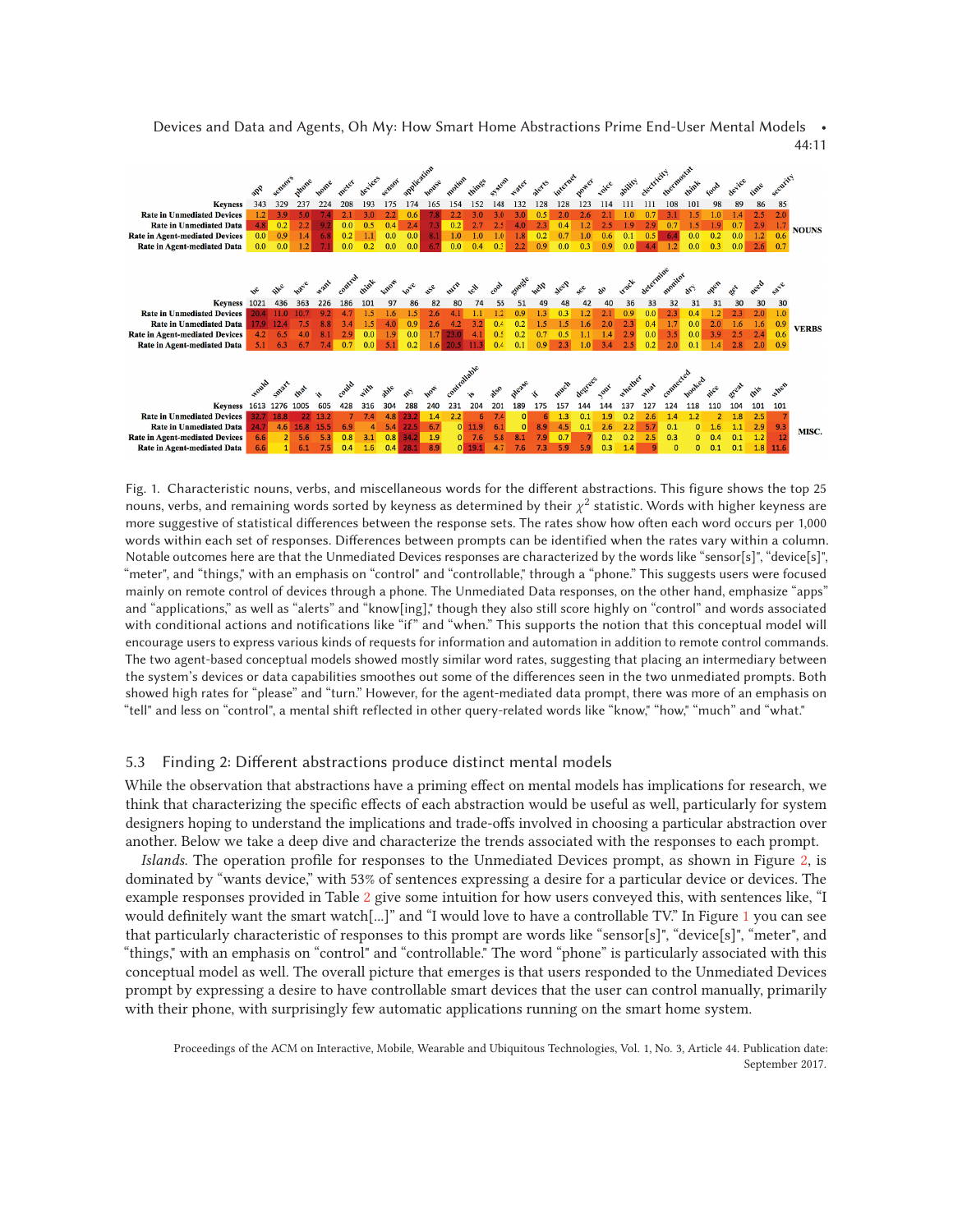

<span id="page-11-0"></span>

Fig. 2. Operation profiles found in the four sets of responses. These charts show the proportion of different kinds of operations in the user responses to the questionnaires. We took the first sentence of each response (for a total of 1,534 sentences) and asked three trained annotators to label each sentence from a set of labels that we provided based on a qualitative exploration of the dataset. They could provide multiple labels if there were multiple phrases, so the percentages are independent and do not add up to 100. One notable observation is that the operation profiles are all different, demonstrating that abstractions had a major priming effect on our users. When combined with qualitative analysis and the words and phrases associated with each prompt, we can get a picture of the mental models behind each of these distributions.

When presented with the Unmediated Devices abstraction, users seem not to see "smart devices" as connected devices, instead tending to treat them as isolated islands of functionality. In response to a prompt that said, "[describe] different *applications* that you would want in your smart home," the majority of users expressed a desire to have a *device*. This suggests that when presented with the Unmediated Devices abstraction, users tend to think of the device itself and the application behavior as one and the same. The relative lack of higher-level applications that run across multiple devices suggests that respondents to this prompt did not tend to perceive a global computational scope or a sense of general programmability in their smart home.

*Watchdog*. Users presented with the Unmediated Data abstraction showed a propensity for higher-level applications compared to the Unmediated Devices abstraction. Figure [1](#page-10-0) shows that the words "app" and "application" were particularly associated with responses to this prompt. The operations profile in Figure [2](#page-11-0) shows that users expressed much more desire for automation when responding to this conceptual model compared to the Unmediated Devices model.

However, the majority of sentences were labeled as "wants to know." Many of the applications described in the Unmediated Data responses focus on monitoring things and providing alerts to the users. You can see this in Figure [1](#page-10-0) where the words "alerts," "know," "see," and "track" were found to be strongly associated with this prompt. Also ranked highly were measurable phenomena, like "water," "electricity," and "sleep". Users also wanted to be able to solicit information from the system on demand, as evidenced by the relative keyness of "what," "is," "how," and "much." Another significant word was "if," which is associated both with *doing* (in the form of trigger-action automation) as well as with *knowing* (notifications and alerts). We called this trend in mental models *watchdog* to convey that users tended to think of the system as an unintelligent global observer whose primary job is to monitor and inform users, and whose global scope gives it the ability to run integrated automation applications across the system.

*Delegate*. The operation profile of the responses to the Agent-mediated Devices prompt shown in Figure [2](#page-11-0) reveals that most responses (57%) were immediate actions like "turn on the lights," and nearly a quarter of responses were conditional actions. This means that respondents were primarily tasking the agent with undertaking actions on their behalf, either immediately or in an automated way, hence the name *delegate*. However, the users were also very polite, as "please" was the 20th most common word, and "I would like you" and "would like you to"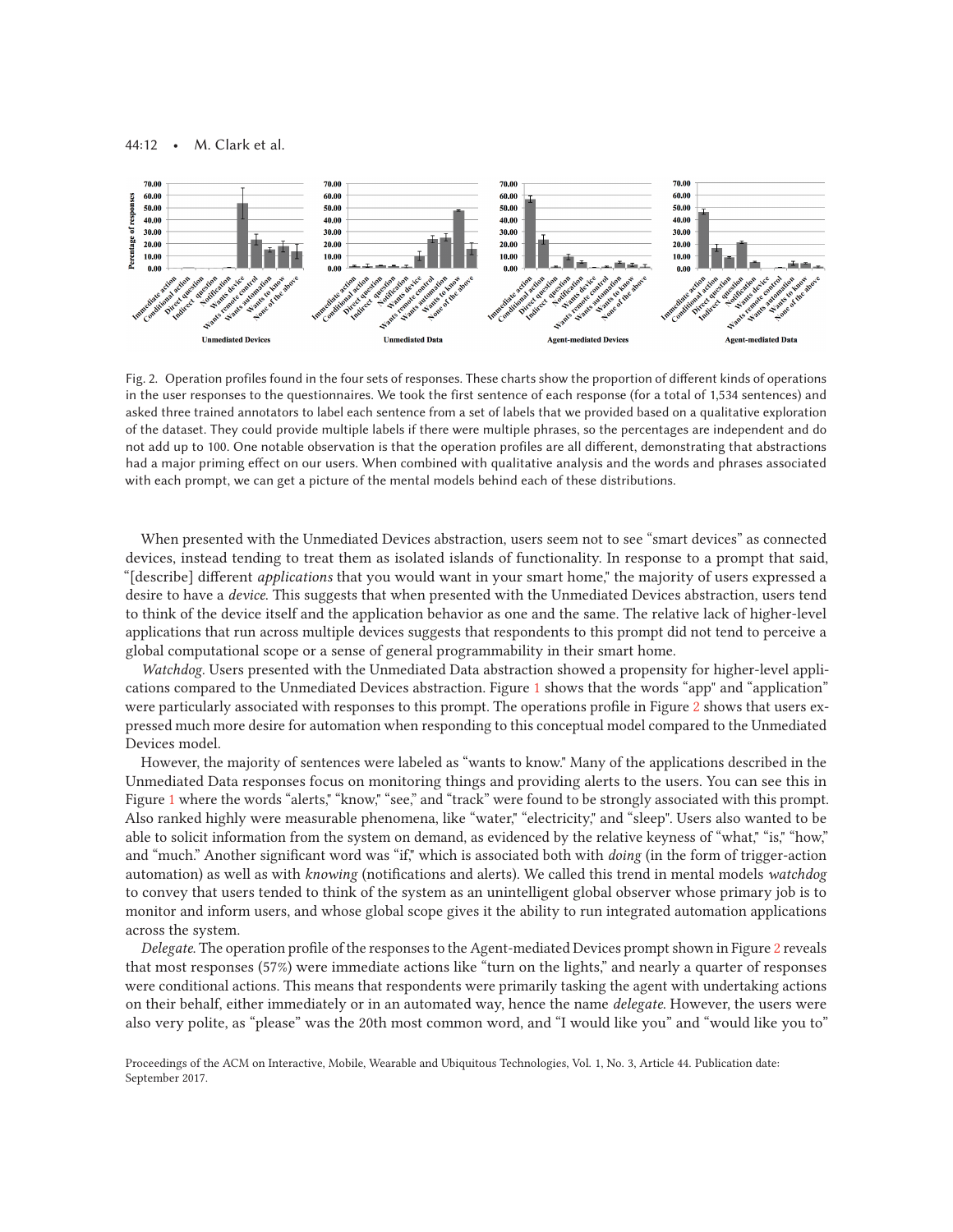were the second and third most common 4-grams respectively. This politeness suggests that the users perceived the system to have social agency.

An interesting pattern that occurs not just here, but in both agent-based prompts, is providing a reason or goal after specifying actions to take. One example from the Agent-mediated Devices prompt is, "adjust the blinds every morning around 5, so that I wake up easier when my alarm goes off." Other reasons that users expressed to explain actions were things like, "so I can save energy," "so I can watch Netflix," "so I can go to sleep," and "so I can let [someone] know [something]." Providing goals as a part of instructions suggests that users potentially expect agents to understand basic goals. If the system were able to support this, it would provide the agent with a great deal of flexibility in achieving the specified goals. For example, if in the first example the system could detect that the user would like aid in waking up based on what they said, the system could potentially suggest (or attempt) supplemental strategies like turning on the lights to full brightness, or playing additional sounds. The ability to comprehend even basic goals would give a smart home a lot of power to improvise and make suggestions to aid its occupants.

*Assistant*. Like the Agent-mediated Devices prompt, the Agent-mediated Data prompt produced mental models that supported primarily immediate actions (46%) with some conditional actions (17%), but the operation profile shows that unlike in the responses to any other prompt, 39% of the operations were labeled as questions (both direct and indirect) or other requests for information. While requests for information have seldom appeared in previous research on smart home mental models, it is clear that this underrepresentation in the literature is not out of a lack of user interest in queries as a form of interaction. We called this mental model *assistant* to reflect the fact that in addition to performing all the same functions as the delegate (specifically, remote control-oriented immediate actions and automation-oriented conditional actions), the assistant also provides a substantial amount of informing and notifying of users.

One interesting observation is that despite the strong presence of questions in the Agent-mediated Data response set, the word "why" does not appear a single time in any of the Agent-based responses (but does appear in responses to the Unmediated prompts). This suggests that users do not think that agents are capable of either introspection ("why did you turn on that light?") or explanation ("why is my energy bill so high?"). It is possible that this is due to the limitations of our method of data collection, which did not involve repeated interactions with the agent. These questions might arise if users lived in a smart home and interacted with an agent over a long period of time. Nevertheless, it is interesting that not a single user thought to ask an agent "why."

#### 5.4 Finding 3: Subpopulations behave differently in response to some, but not all, abstractions

Prior work has shown that occupants interact differently with smart homes depending on their technical expertise and age. Technical occupants often assume the role of programming and maintaining the system, whereas non-technical occupants communicate their wants and issues to the technical member for translation into programmatic instructions [\[12\]](#page-17-19). Ethnographies have also shown that older occupants and younger occupants may have different needs and expectations from smart home interfaces [\[19\]](#page-17-20).

We analyzed demographic subpopulations to better understand differences in the way these populations respond to conceptual models. We determined technical expertise by whether the respondent self-reported their exposure to computer science concepts as None ("No exposure to ideas of computer science"), Low ("Some exposure to computer science concepts"), Medium ("Undergraduate computer science student"), or High ("Computer science graduate student or professional"). When determining age, we define older occupants as those whose age is 55 or older, and younger occupants as those who are 34 or younger. We used a  $\chi^2$  test on the observed frequency of operations in the populations' responses to each prompt to determine whether any of the operations significantly differed between the two populations we compared.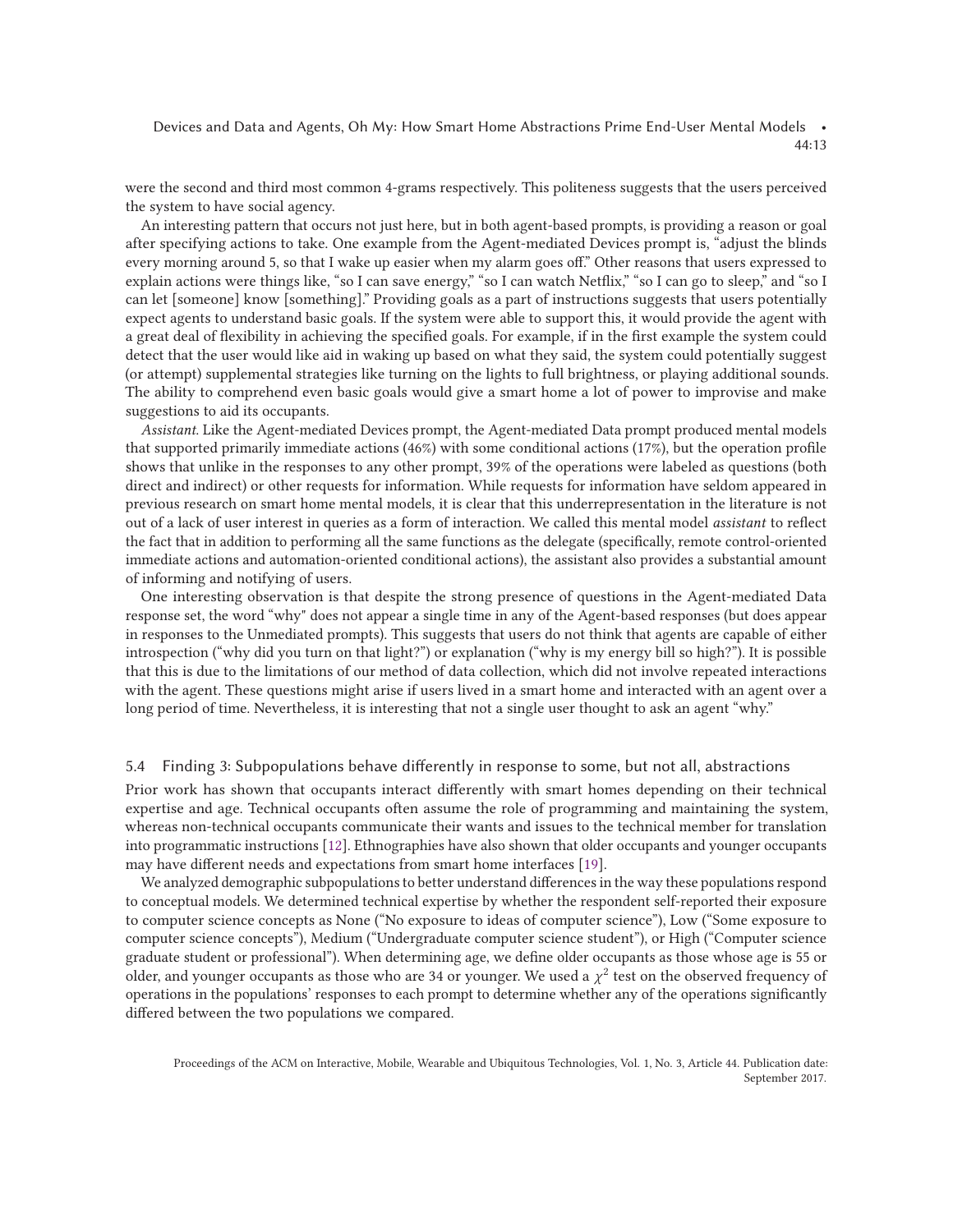<span id="page-13-0"></span>

Fig. 3. Comparison of operation profiles for older users vs. younger users.

Figure [3](#page-13-0) shows that older respondents respond more strongly to priming than younger respondents, whereas younger respondents tend to adhere less to the primed model. Given the Unmediated Devices conceptual model, older respondents were significantly more likely to want a device  $(p = 0.025)$ , and in the Unmediated Data responses, older respondents were more likely to ask direct questions (p = 0.007). Conversely, when presented with an Unmediated Data conceptual model younger respondents were more likely than older respondents to want remote control capabilities (0.0003). Younger respondents were also more likely to ask indirect questions in the Agent-mediated Devices responses despite the device abstraction  $(p = 0.014)$ , and express immediate actions in the Agent-mediated Data responses despite the data abstraction ( $p = 0.026$ ).

Figure [4](#page-14-0) tells a somewhat similar story. While there are no significant differences between respondents with high CS exposure and no CS exposure when presented with the familiar Unmediated Devices conceptual model, the populations diverge when presented with the remaining three less-familiar models. Given the Unmediated Data abstraction, those with high CS exposure are more likely to recognize the ability to perform automation (p = 0.037), whereas those with no CS exposure are much more likely to stick with expressing a general desire to know things (p = 0.029). Presented with the Agent-mediated Devices prompt, respondents with high CS exposure were more likely to say indirect questions, whereas those without the training would still say they wanted a device ( $p = 0.0463$ ) or automation ( $p = 0.001$ ). Finally, when presented with the Agent-mediated Data abstraction, those with high CS exposure were significantly more likely to request that the system perform immediate actions  $(p = 0.0234)$ . As with older vs. younger respondents, those with no CS exposure tended to conform closely to the primed conceptual model, whereas those with high CS exposure were able to invoke functionality that did not conform as closely to the model. The similarity between these results is not due to correlation between younger age and more computing expertise, as those who self-reported higher CS exposure tended to be older.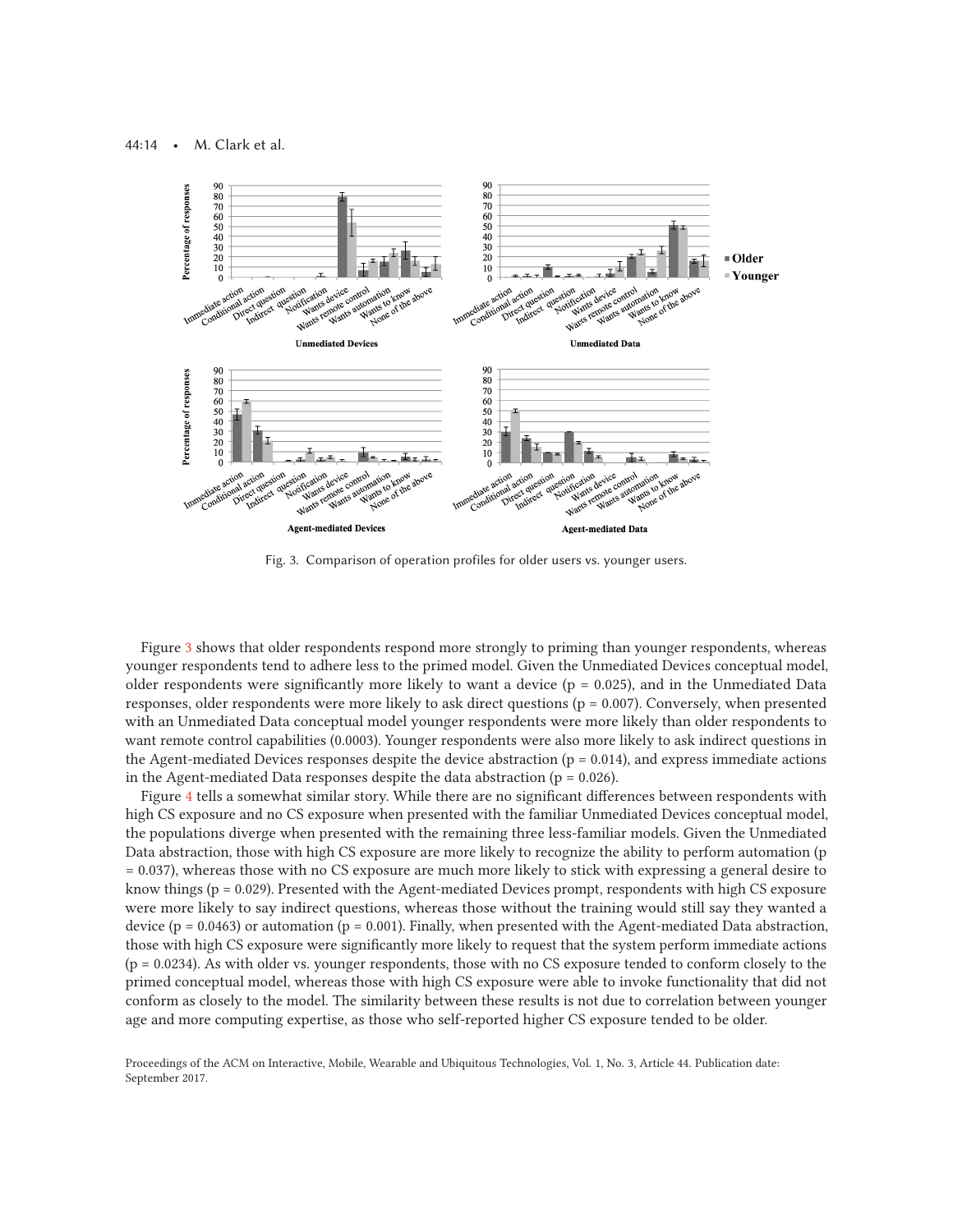<span id="page-14-0"></span>

Fig. 4. Comparison of operation profiles for users with high computer science exposure vs. no computer science exposure.

#### 6 DISCUSSION

Our findings about the effect of priming on users' mental models has significant implications for mental model research and system design. Researchers studying mental models for the purpose of building intuitive end-user interfaces need to be aware of the priming effects of system abstractions. Researchers must assume that the abstractions used in the study scenarios will prime users, and that is a good thing because so will the abstractions used to present the actual system. Researcher will need to choose abstractions consciously in a principled way, so that the mental models and operation profiles resulting from different abstractions can be compared. Building up a corpus of conceptual models and their associated mental models and operation profiles will be beneficial for system designers who want to know what abstractions they should select without having to spend too much money or time running their own user studies.

In terms of the architectural implications for the domestic Internet of Things, system designers will need to embrace priming as a part of their system design space. The abstractions used to represent the system will strongly influence the kinds of interactions that users will task the system with. This means that higher-level choices about the way the system is presented to users will have lower-level consequences for the system requirements. System designers will need to become aware of the coupling between the broad space of abstractions available to represent the system and the operational implications of each option.

System designers will also need to keep their target audience in mind. The operation profile is not just a function of the abstraction, but also the subpopulation interacting with the system. Technically-inclined users may have a deeper understanding that allows them to discover more functionality than the conceptual model conveys, whereas non-technical people will only be able to express those desires that can be clearly satisfied within the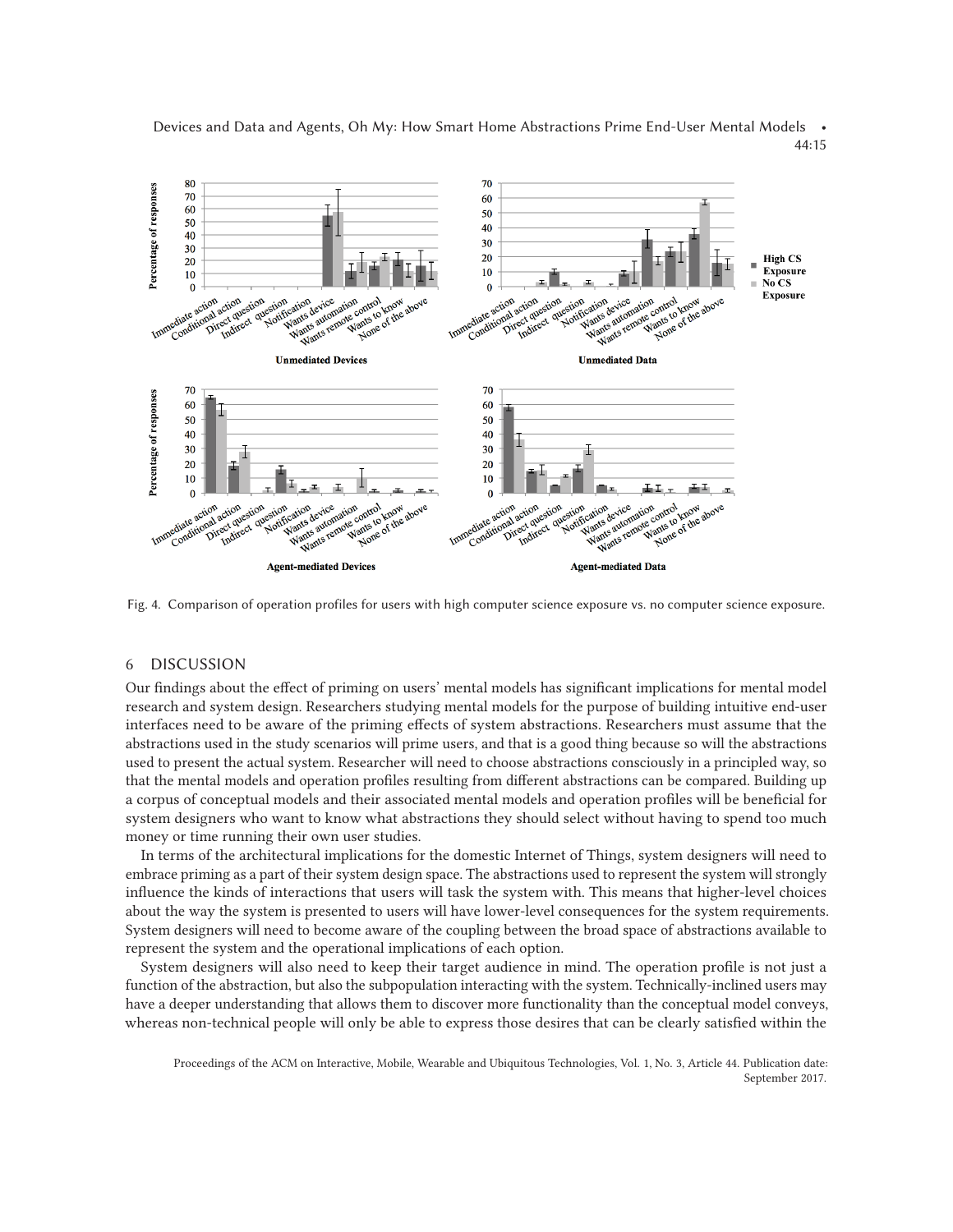### 44:16 • M. Clark et al.

confines of the presented model. Similarly, older occupants will also be greatly influenced (and constrained) by the conceptual model.

Currently, systems exist that do not support interoperability between devices very well, or which feature singlepurpose devices. For those systems, the Unmediated Devices abstraction may be a sensible choice of abstraction, as manual one-on-one interactions with individual devices are what the system can most easily support. However, the value of the Internet of Things is projected to come from the ability to run integrated applications on generalpurpose physical computing systems. In transitioning from a special-purpose to a general-purpose future, and as the number of devices scales up, it will be important to keep in mind other abstractions that we could transition to away from Unmediated Devices that would encourage users to think more broadly. Since system designers may reasonably wish to avoid the implementation complexity that comes with users' expectations of agents, it is significant that our findings showed that the Unmediated Data abstraction also encouraged users to think of high-level automation applications, presumably due to the global scope that "monitoring" data implies.

Finally, we found that end users will comfortably use primitives that have traditionally fallen under the umbrella of AI rather than systems. Previous work has identified that in the smart home domain users will employ "fuzzy triggers" which specify qualitative preferences like "comfortable," "normal," and "sufficient" that must be learned by the system [\[21\]](#page-17-7), but we identify two new concepts in user applications that would require artificial intelligence techniques to implement:

*Prediction*. Some commonly-occurring commands (actions relying on the condition "before," such as "have coffee ready before I wake up") and questions (often questions starting with "when will," such as "when will my husband be home") require prediction. The basic nature of these primitives suggests that machine learning for prediction tasks needs to be included in IoT systems at a fundamental level.

*Goals*. Many responses to the agent-based prompts describe a goal and provide example actions in order to demonstrate to the agent how to achieve the goal ("Do X so that Y"). Systems that wish to support intuitive end-user programming may therefore benefit from drawing on the extensive work done in artificial intelligence on goal-based agents, planning, and learning from demonstration.

### 7 LIMITATIONS

The questionnaire methodology that we used does not rule out the possibility that the priming we see is a minor initial effect that can be overruled with training and experience interacting with the system. However, even if the initial impressions do not have a lasting effect on user interactions once the user has become accustomed to the system, these primed mental models still affect purchasing and adoption decisions. A user should be able to look at the presentation of a system and envision valuable interactions before actually interacting with the system. Once interaction begins, their conceptualization of the system as a useful based on its abstraction should not be challenged by the way the system actually behaves.

The questionnaire methodology also fails to capture the repeated interactions that users would have with the home over time. Previous work has shown that there is a smart home app development lifecycle that begins with brainstorming the application, as we ask users to do, but then also includes stages where the user iteratively improves it as it runs in the house and bugs or unexpected behaviors emerge [\[24\]](#page-17-21). Our questionnaires do not capture the debugging phase, which means missing certain kinds of interactions like introspective queries (for example, the word "why" doesn't appear once in the agent responses, even though in practice users do want to know "why" things happen).

Finally, while the Mechanical Turk population is not entirely representative of the general populace, one area where it does excel is that we had a large percentage and a large absolute number of non-technical respondents, which is an improvement over many smart home user studies.

Proceedings of the ACM on Interactive, Mobile, Wearable and Ubiquitous Technologies, Vol. 1, No. 3, Article 44. Publication date: September 2017.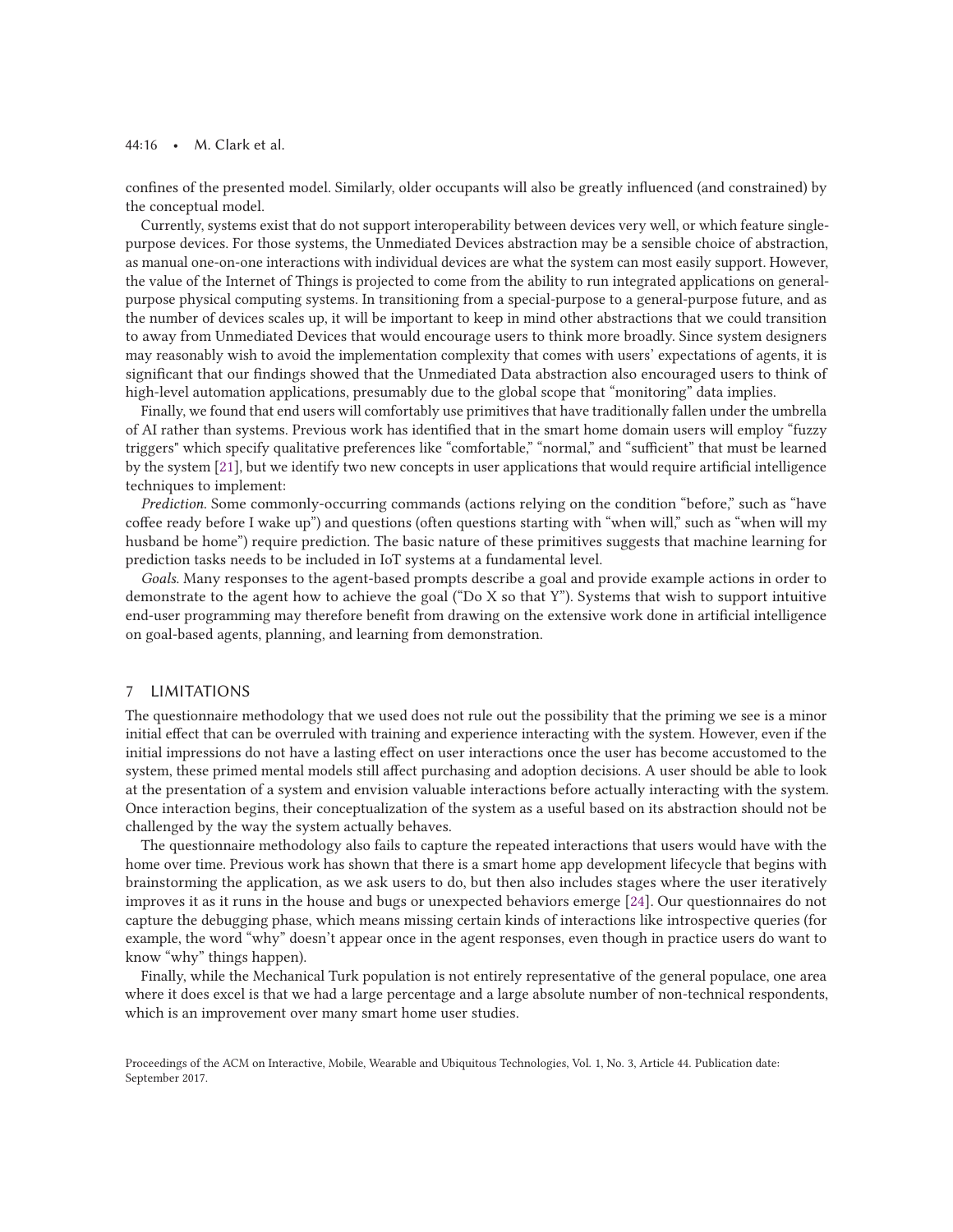### 8 CONCLUSION

In this work we show that the abstractions used to present a smart home system to end users have a significant priming effect on users' mental models and the kinds of interactions that users expect to have with the home. We introduce a preliminary framework that identifies several dimensions along which conceptual models can be described, and then focus particularly on abstractions situated along two of those dimensions: the system capabilities (devices vs. data), and the system agency (unmediated vs. agent-mediated), the combination of which results in four archetypal abstractions. We then characterize the mental models that users form when presented with those abstractions. We use Amazon Mechanical Turk to collect over 1,500 responses to questionnaires where we describe a single hypothetical smart home's capabilities using one of the four abstractions. To gain insight into users' mental models, we analyzed the qualitative differences between the sets of responses, as well as differences in the types of tasks the users ask the system to perform, and the words characteristic of each prompt according to statistical tests. Based on our analysis of these three signals, we find that different abstractions strongly affect the mental models the users have of the system and the ways that they want to interact. We also found that older users and users without computer science expertise tend to respond more strongly to priming than younger users and users with computer science expertise.

Our findings have major implications for both HCI researchers and system designers. HCI researchers studying mental models will need to be aware that there is no "natural" way that end users think about these systems and that priming should be embraced as an omnipresent influence on mental models, requiring researchers who are trying to understand mental models to do comparative evaluations of different system abstractions. System designers should consider the choice of abstraction to be part of their design space, since it will heavily influence the kinds of operations that the system will need to support.

We also found that end users employ computational primitives that have traditionally fallen under the umbrella of artificial intelligence, such as prediction and goal-oriented planning. Consequently, HCI researchers, system designers, and AI researchers must take active measures to bridge the institutional gaps between them and collaborate closely on future platforms.

Finally, we found that the most popular abstraction used in IoT systems today, the Unmediated Devices abstraction, produced the most limited kinds of interactions, characterized by manual one-on-one interactions with individual devices. High-level applications like automation and queries often do not even occur to users presented with this abstraction, though they do occur when users are given different abstractions of the same system. This suggests that as the Internet of Things architecture continues to evolve towards interoperable general-purpose physical computing systems, we should move away from the Unmediated Devices abstraction if we want end users to think of valuable, integrated applications that operate across a network of devices.

#### ACKNOWLEDGMENTS

This work was supported in part by the TerraSwarm Research Center, one of six centers supported by the STARnet phase of the Focus Center Research Program (FCRP) a Semiconductor Research Corporation program sponsored by MARCO and DARPA. The work was also supported by the National Science Foundation Graduate Research Fellowship. Any opinion, findings, and conclusions or recommendations expressed in this material are those of the authors and do not necessarily reflect the views of the National Science Foundation. Special thanks to Catherine Finegan-Dollak and Laura Wendlandt for their help with annotations.

#### REFERENCES

- <span id="page-16-0"></span>[1] Ala Al-Fuqaha, Mohsen Guizani, Mehdi Mohammadi, Mohammed Aledhari, and Moussa Ayyash. 2015. Internet of Things: A Survey on Enabling Technologies, Protocols, and Applications. *IEEE Communications Surveys and Tutorials* 17, 4 (2015), 2347–2376. [https:](https://doi.org/10.1109/COMST.2015.2444095) [//doi.org/10.1109/COMST.2015.2444095](https://doi.org/10.1109/COMST.2015.2444095)
- <span id="page-16-1"></span>[2] Amazon.com, Inc. 2015. Amazon Mechanical Turk. https://www.mturk.com. (2015).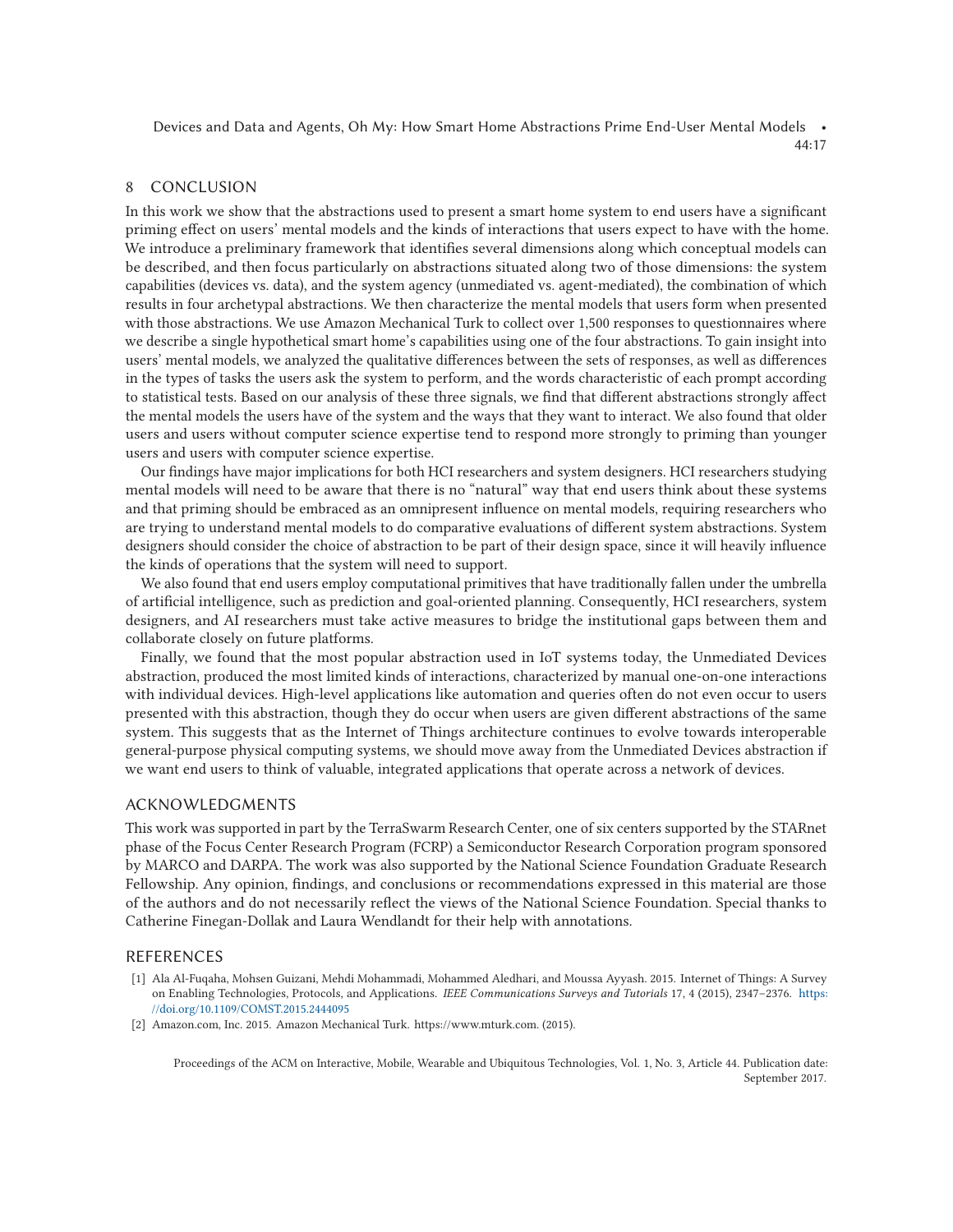#### 44:18 • M. Clark et al.

- <span id="page-17-2"></span>[3] Peter A. Bibby and Stephen J. Payne. 1996. Instruction and Practice in Learning to use a Device. *Cognitive Science* 20, 4 (oct 1996), 539–578. [https://doi.org/10.1207/s15516709cog2004\\_3](https://doi.org/10.1207/s15516709cog2004_3)
- <span id="page-17-0"></span>[4] Mike Black, Katie Dana, Kim Gaskins, Courtney Gaynier, Al Lemieux, and Kyle McKinley. 2014. *The Internet of Things: Can it find a foothold with mainstream audiences today?* Technical Report. The Nielsen Company.
- <span id="page-17-3"></span>[5] Ann Bostrom, Cynthia J Atman, Baruch Fischhoff, and M Granger Morgan. 1994. Evaluating risk communications: completing and correcting mental models of hazardous processes, Part II. *Risk analysis* 14, 5 (1994), 789–798.
- <span id="page-17-17"></span>[6] Barry Brumitt and Jonathan J Cadiz. 2001. Let there be light" examining interfaces for homes of the future. In *Human Computer Interaction. INTERACT'01. IFIP TC. 13 International Conference on Human Computer Interaction. IOS Press, Amsterdam, Netherlands; 2001; xxvii+ 897 pp*. 375–82.
- <span id="page-17-6"></span>[7] Anind K. Dey, Timothy Sohn, Sara Streng, and Justin Kodama. 2006. iCAP: Interactive prototyping of context-aware applications. In *International Conference on Pervasive Computing*. [https://doi.org/10.1007/11748625\\_16](https://doi.org/10.1007/11748625_16)
- <span id="page-17-14"></span>[8] Eric Horvitz. 1999. Principles of mixed-initiative user interfaces. In *Proceedings of the SIGCHI conference on Human Factors in Computing Systems*. 159–166. <https://doi.org/10.1145/302979.303030>
- <span id="page-17-15"></span>[9] D V Keyson, M P A J De Hoogh, A Freudenthal,APOSVermeeren, and D Keyson. 2000. The Intelligent Thermostat: A Mixed-Initiative User Interface. *CHI* (2000).
- <span id="page-17-10"></span>[10] Gerd Kortuem, Fahim Kawsar, Vasughi Sundramoorthy, and Daniel Fitton. 2010. Smart Objects as Building Blocks. *IEEE Internet Computing* 14, 1 (2010), 44 – 51.
- <span id="page-17-13"></span>[11] Ewa Luger and Abigail Sellen. 2016. "Like Having a Really bad PA": The Gulf between User Expectation and Experience of Conversational Agents. In *Proceedings of the 2016 CHI Conference on Human Factors in Computing Systems*. <https://doi.org/10.1145/2858036.2858288>
- <span id="page-17-19"></span>[12] Sarah Mennicken and Elaine M Huang. 2012. Hacking the Natural Habitat: An In-the-Wild Study of Smart Homes, Their Development, and the People Who Live in Them. *LNCS* 7319 (2012), 143–160.
- <span id="page-17-4"></span>[13] M Granger Morgan. 2002. *Risk communication: A mental models approach*. Cambridge University Press.
- <span id="page-17-5"></span>[14] Jörg Niewöhner, Patrick Cox, Simon Gerrard, and Nick Pidgeon. 2004. Evaluating the efficacy of a mental models approach for improving occupational chemical risk protection. *Risk Analysis* 24, 2 (2004), 349–361.
- <span id="page-17-1"></span>[15] Donald A Norman. 2013 [1988]. *The Design of Everyday Things*. Vol. 16. 272 pages. <https://doi.org/10.1002/hfm.20127> arXiv[:arXiv:1011.1669v3](http://arxiv.org/abs/arXiv:1011.1669v3)
- <span id="page-17-11"></span>[16] Pankesh Patel and Animesh Pathak. 2011. Towards application development for the Internet of Things. In *ACM/IFIP/USENIX 12th International Middleware Conference*. 1145–711266. <https://doi.org/10.1145/2093190.2093195>>
- <span id="page-17-9"></span>[17] Stephen Payne, Helen Squibb, and Andrew Howes. 1990. The Nature of Device Models: The Yoked State Space Hypothesis and Some Experiments With Text Editors. *Human-Computer Interaction* 5, 4 (dec 1990), 415–444. [https://doi.org/10.1207/s15327051hci0504\\_3](https://doi.org/10.1207/s15327051hci0504_3)
- <span id="page-17-16"></span>[18] Devika Pisharoty, U Virginia, Rayoung Yang, and Mark W Newman. 2015. ThermoCoach: Reducing Home Energy Consumption with Personalized Thermostat Recommendations. In *2nd ACM International Conference on Embedded Systems For Energy-Efficient Built Environments*. <https://doi.org/10.1145/2821650.2821671>
- <span id="page-17-20"></span>[19] François Portet, Michel Vacher, Caroline Golanski, Camille Roux, and Brigitte Meillon. 2013. Design and Evaluation of a Smart Home Voice Interface for the Elderly: Acceptability and Objection Aspects. *Personal Ubiquitous Comput.* 17, 1 (Jan. 2013), 127–144. <https://doi.org/10.1007/s00779-011-0470-5>
- <span id="page-17-8"></span>[20] Khai N Truong, Elaine M Huang, and Gregory D Abowd. 2004. CAMP: A Magnetic Poetry Interface for End-User Programming of Capture Applications for the Home. In *International Conference on Ubiquitous Computing*.
- <span id="page-17-7"></span>[21] Blase Ur, Elyse Mcmanus, Melwyn Pak, Yong Ho, and Michael L Littman. 2014. Practical Trigger-Action Programming in the Smart Home. In *Proceedings of the SIGCHI Conference on Human Factors in Computing Systems*. 803–812. <https://doi.org/10.1145/2556288.2557420>
- <span id="page-17-18"></span>[22] U.S. Census Bureau. 2016. Educational Attainment in the United States: 2015. U.S. Department of Commerce. (March 2016).
- <span id="page-17-12"></span>[23] Roy Want, Bill N Schilit, and Scott Jenson. 2015. Enabling the Internet of Things THE IOT VISION. *Computer* 48, 1 (2015), 28–35.
- <span id="page-17-21"></span>[24] Jong-bum Woo and Youn-kyung Lim. 2015. User Experience in Do-It-Yourself-Style Smart Homes. In *Proceedings of the 2015 ACM International Joint Conference on Pervasive and Ubiquitous Computing*. <https://doi.org/10.1145/2750858.2806063>

### A APPENDIX: QUESTIONNAIRES

In this section we provide the original questionnaire prompts that we provided to our Mechanical Turk subjects. There are four questionnaires: Unmediated Devices, Unmediated Data, Agent-mediated Devices, Agent-mediated Data.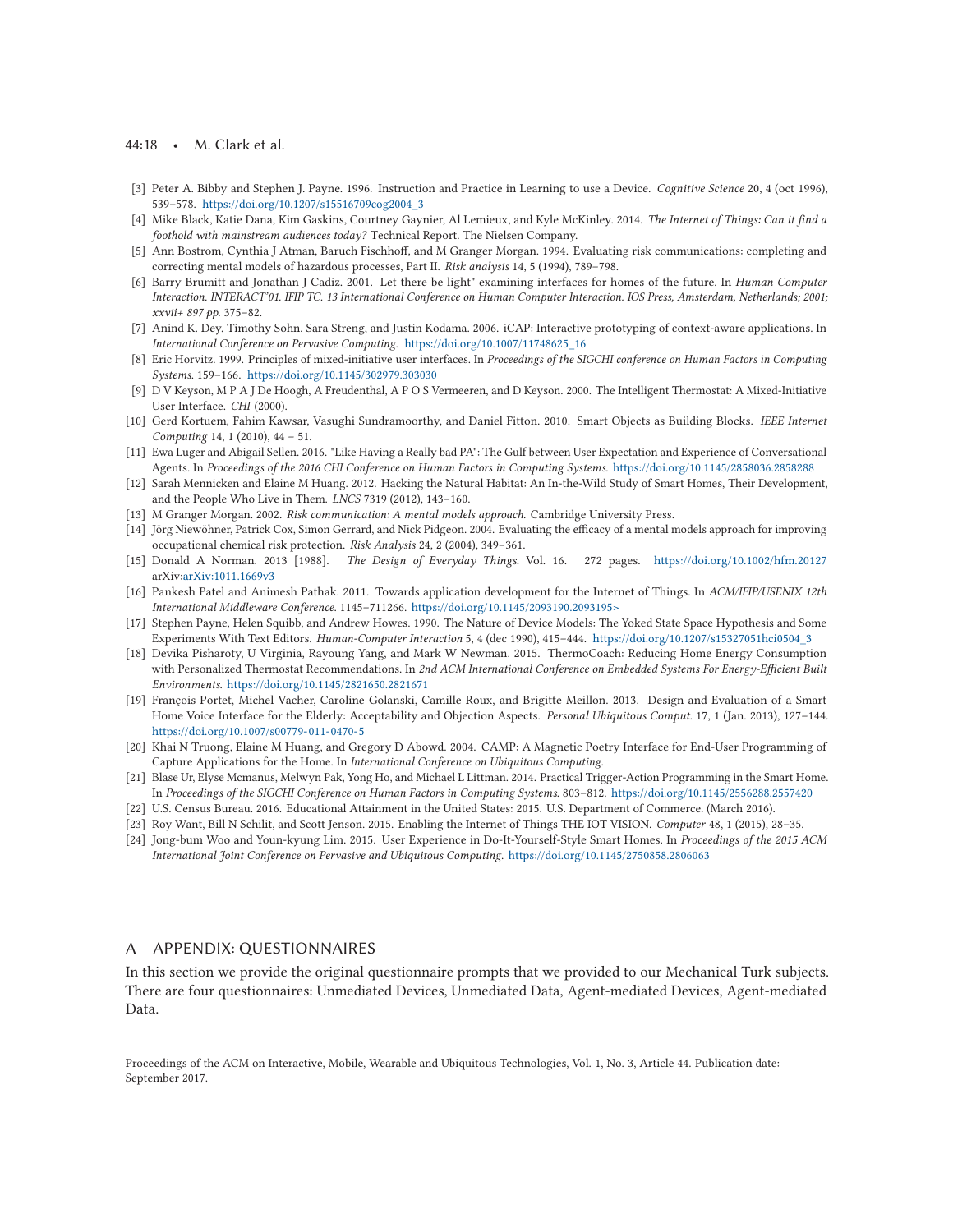## A.1 Unmediated Devices

This prompt has three screens. The first introduces a list of devices available in the smart home, which the respondent cannot move on from until a one-minute timer expires. The second screen provides the same list of devices for the respondent to reference and asks the respondent to write for five minutes (enforced by timer) to describe different applications they would want in their smart home. The final screen consists of demographics questions.

## A.2 Unmediated Data

This prompt has three screens. The first introduces a list of data streams available, which the respondent cannot move on from until a one-minute timer expires. The second screen provides the same list of data for the respondent to reference and asks the respondent to write for five minutes (enforced by timer) to describe different applications they would want in their smart home. The final screen consists of demographics questions.

## A.3 Agent-mediated Devices

This prompt has four screens. The first asks the user to choose a voice gender (male, female, or androgynous) and a name for their smart home agent. The second screen presents a list of devices that the agent has access to in the home (the same list of devices as in the unmediated prompts). The third screen does *not* provide a list of the devices for reference, and asks the respondent to write (with no time limit) about what they want their agent to do. The final screen consists of demographics questions.

## A.4 Agent-mediated Data

This prompt has four screens. The first is the same as the first screen in the Agent-mediated Devices questionnaire. The second screen presents a list of data that the agent has access to (the same list as in the unmediated prompts). The third screen is also the same as in the Agent-mediated Devices questionnaire. The final screen consists of demographics questions.

Received February 2017; revised May 2017; accepted July 2017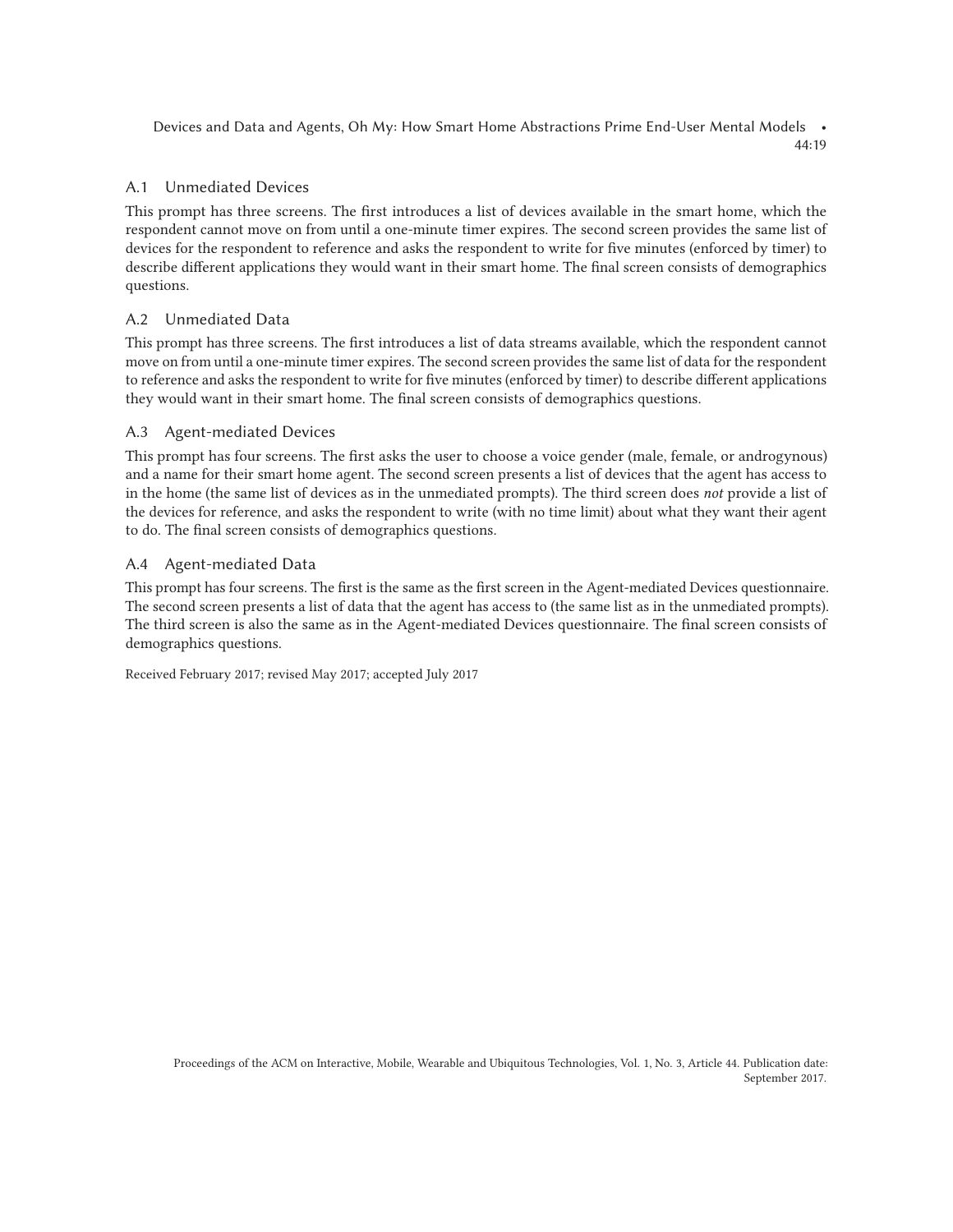

Fig. 5. An overview of the questionnaire screens and where to find their figures. Each gray block represents a single screen view. To avoid redundancy we have broken up the screens into different figures as shown above.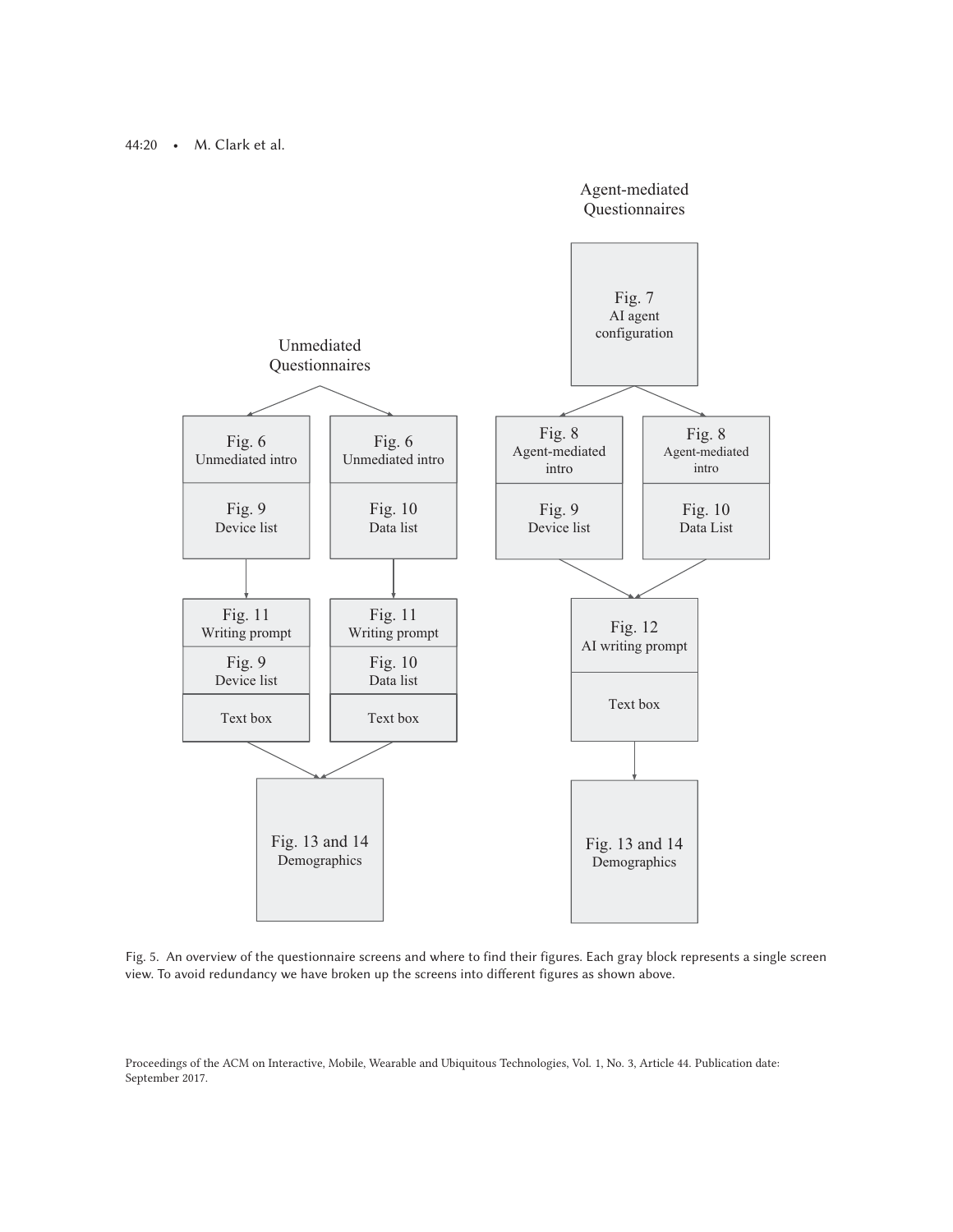### **The blue "Next" button will appear in one minute.**

Over the next few minutes, you will imagine and write about potential Internet of Things applications. For inspiration, take at least one minute to look over this list of example devices that you have at your disposal (you will be able to refer back to this list later):

Fig. 6. The introduction for the Unmediated Device questionnaire. The Unmediated Data questionnaire introduction is identical, except that it says "data" instead of "devices."

It is the future, and you have just bought your very own Artificial Intelligence (AI) agent, like Siri -- except that this AI can see and control the physical world around you as well. This AI is totally loyal to you.

Pick a gender for your AI's voice:

 $\overline{\bullet}$ 

Pick a name for your AI:

Fig. 7. The first screen for the Agent-mediated questionnaires. On this screen, users personalize their AI by choosing a voice gender (menu order was randomized between male, female, and androgynous) and choosing a name.

#### **The blue "Next" button will appear in one minute.**

You have chosen to install your AI -- "Samantha" -- into your futuristic smart home. As your personal assistant, Samantha wants to automate your home for you. Below is a list of data that Samantha has access to in your home. Take at least one minute to look over this list and think about what you want to tell Samantha to do (you will need to write it on the next page):

Fig. 8. The introduction for the Agent-mediated Data questionnaire. The Agent-mediated Devices questionnaire is identical, except that it says "devices" instead of "data."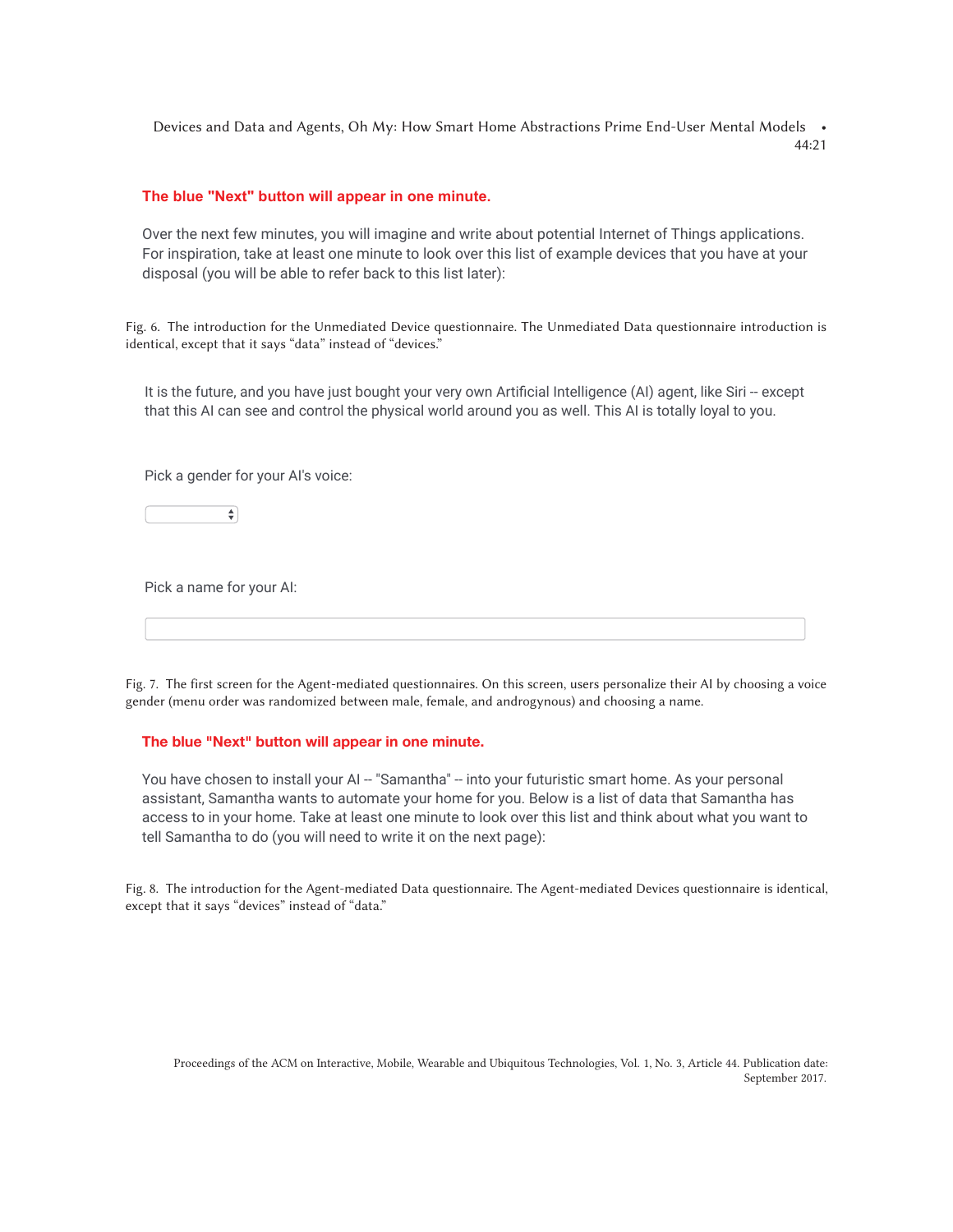### 44:22 • M. Clark et al.

#### **Controllable devices:**

Controllable RGB lights Controllable speakers hooked up to your music library and services Controllable TV hooked up to your video library and services Smart watch Clothes that vibrate and/or light up Smart door lock Smart phone Smart outlets Smart thermostat Internet-connected microphone that can speak to you and understand your voice commands, questions, etc. Smart car (remote heating/air conditioning, locks, engine, lights, music)

#### **Non-controllable devices:**

Motion sensors in every room Reed switches (a.k.a. close/open sensors) for doors and windows Step counter/fitness tracker Wireless scale Heart rate monitor wristband (measures continuously) Glucose monitor EEG headset (a.k.a. brainwave reader) iBeacons (they emit wireless signals that can be detected by nearby phones and devices) GPS/iBeacon tags that can be attached to objects, pets Accelerometer tags that can be attached to objects, pets Pressure sensors Temperature sensor Humidity sensor Light sensors Smart power meter Smart water meter Smart gas meter

#### **Digital "devices":**

Web services

- Social networks (Facebook, Twitter, Foursquare, Instagram, etc.)
- Transportation (Public transit systems, Uber, Lyft, etc.)
- Evernote, Dropbox, Campfire
- Google Drive, Calendar, Gmail, YouTube
- RSS feeds (News sites, etc.)

Fig. 9. The list of devices for the Unmediated Prompt. The Agent-mediated device list is the same, except that the section headings include the agent, e.g. "Devices controllable by <AI name>."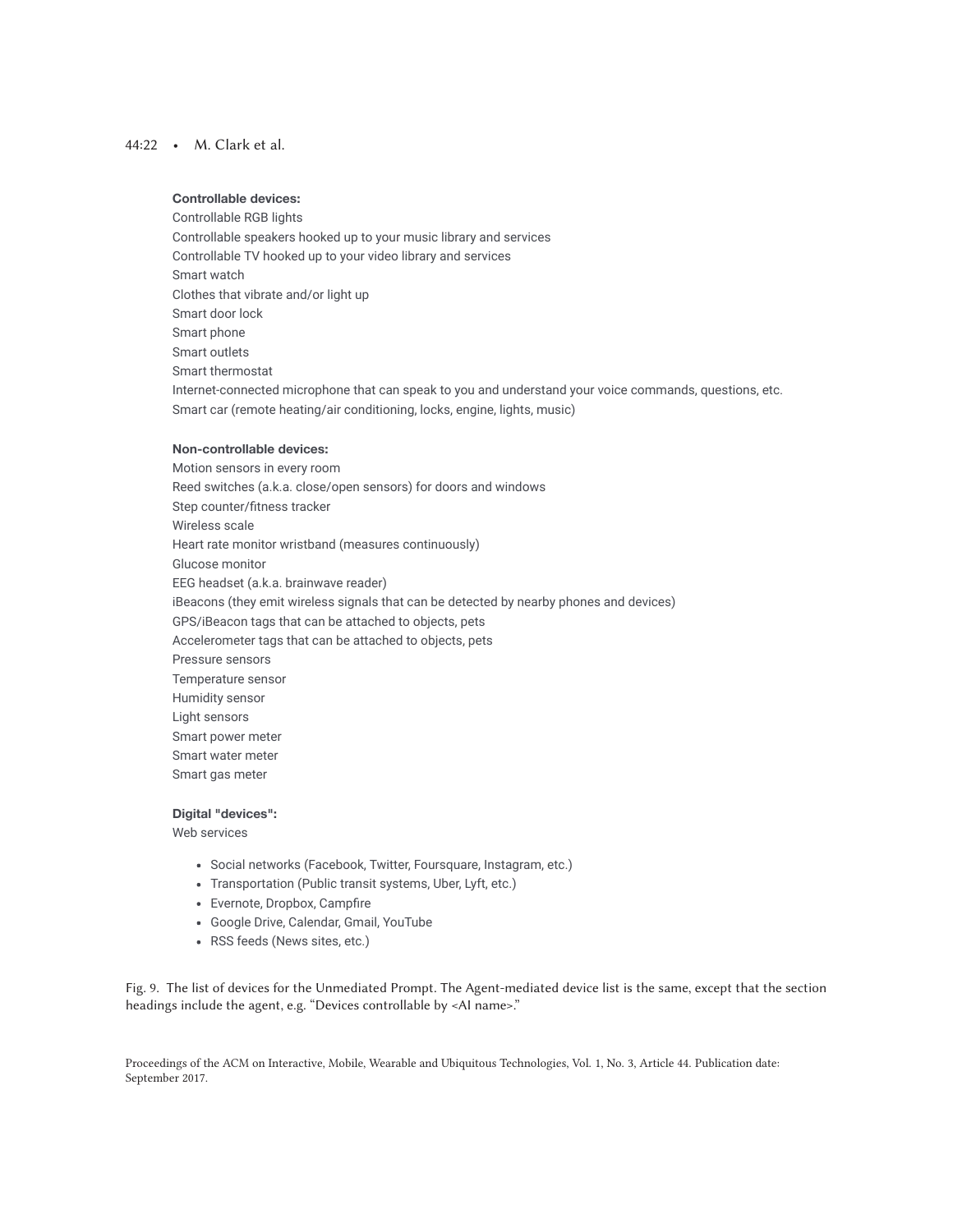#### **Data that an application can access and change:**

Whether the lighting is on or off What color the lighting is How bright the lighting is What song is playing in a room What appliances are running Indoor temperature and humidity Text (SMS) content/alerts, email content/alerts, social network content/alerts Whether the door is locked Voice announcements Voice-recognition of commands, questions, feedback Whether the car heating/air-conditioning is on

#### **Data that an application can access:**

Who is in what room How much you weigh How much you are exercising right now How much you have exercised historically How much you sleep and when you sleep Whether you are asleep now What time you will get home What your current blood sugar level is, and your historical blood sugar trends What your current heart rate is, and your historical heart rate trends Whether you are currently calm, sleep deprived, focused, scatter-brained, anxious Current weather, the weather forecast Current locations of transportation services like buses, Uber, etc. Where specific objects are located Whether a surface or object is being touched Whether an object has been moved Whether a door or window is open or closed What space you are currently at (home, work, specific store, specific restaurant, specific cafe, etc.) Who you are currently with, who you have been with How much electricity you consume, when you consume it, whether you are currently consuming it How much electricity an appliance consumes, how much it is currently consuming How much water you use, when you used it, whether you are currently using it How much gas you use, when you used it, whether you are currently using it How much electricity, water and gas cost When you drive your car, where you drive it to Where your car is and how fast it is traveling

#### **Digital data available to an application:**

Web service alerts and content

- Social network alerts/content (new status posts, tweets, check-ins, photos, etc.)
- Transportation alerts (approaching buses, how close the nearest Uber or Lyft is, etc.)
- Organizational alerts/content (a new Evernote memo, Dropbox file, Campfire message)
- Google app alerts/content (someone edited a doc, an upcoming calendar event, a new email)
- RSS feed alerts/content (newly posted news articles, etc.)

Fig. 10. The list of data for the Unmediated Prompt. The Agent-mediated device list is the same, except that the section headings include the agent, e.g. "Data that <AI name> can access and change."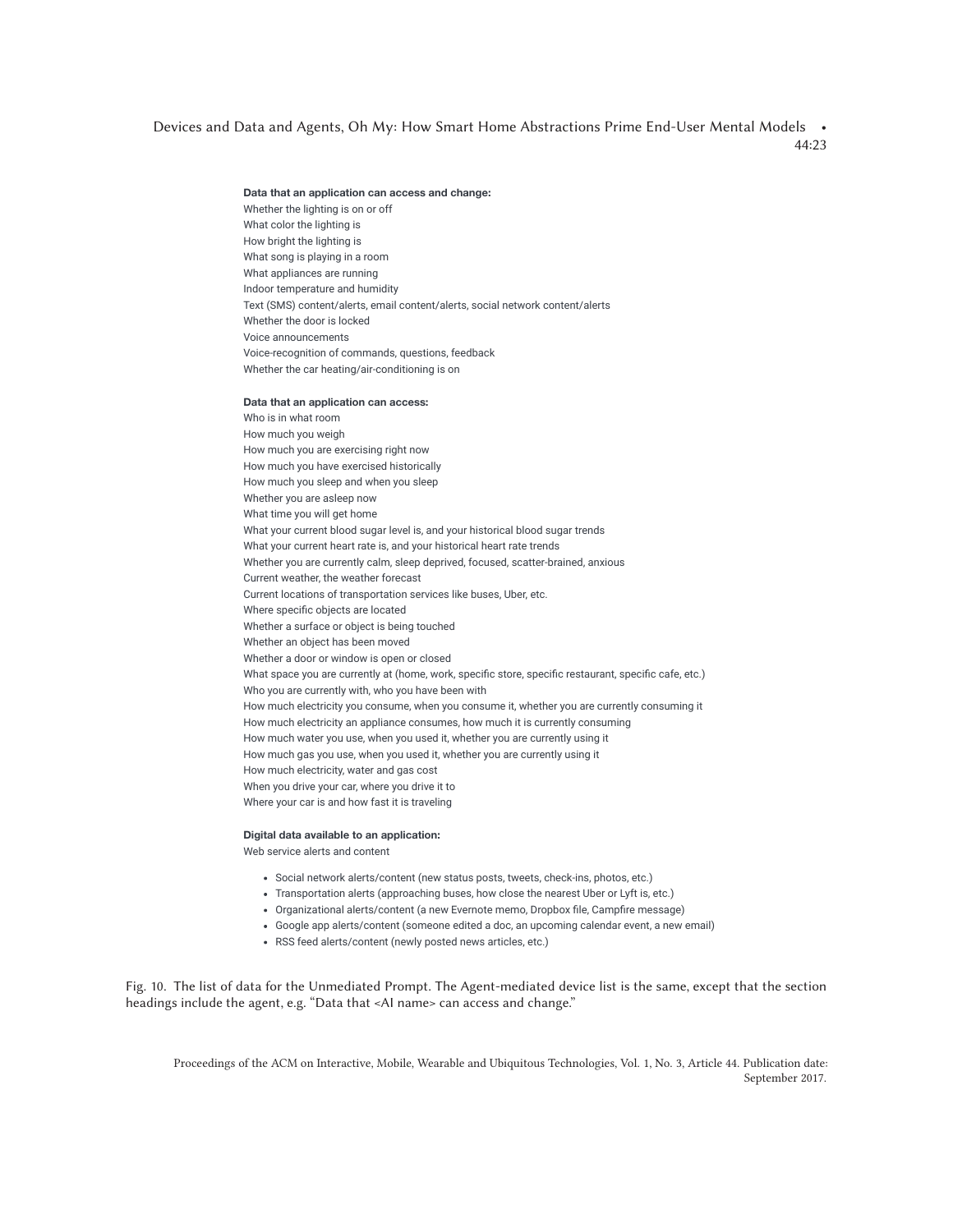44:24 • M. Clark et al.

## **The "Next" button will appear in five minutes.**

**Write in the box below for at least five minutes**, describing different applications that you would want in your **smart home**. You do not have to use the devices on the list, they are just there for inspiration.

Fig. 11. The writing prompt for the Unmediated Device questionnaire. The Unmediated Data prompt is the same, except it says "data" instead of "devices."

Write in the box below what you want Samantha to make your smart home do for you.

"OK Samantha, ..."

Fig. 12. The writing prompt for all Agent-mediated questionnaires.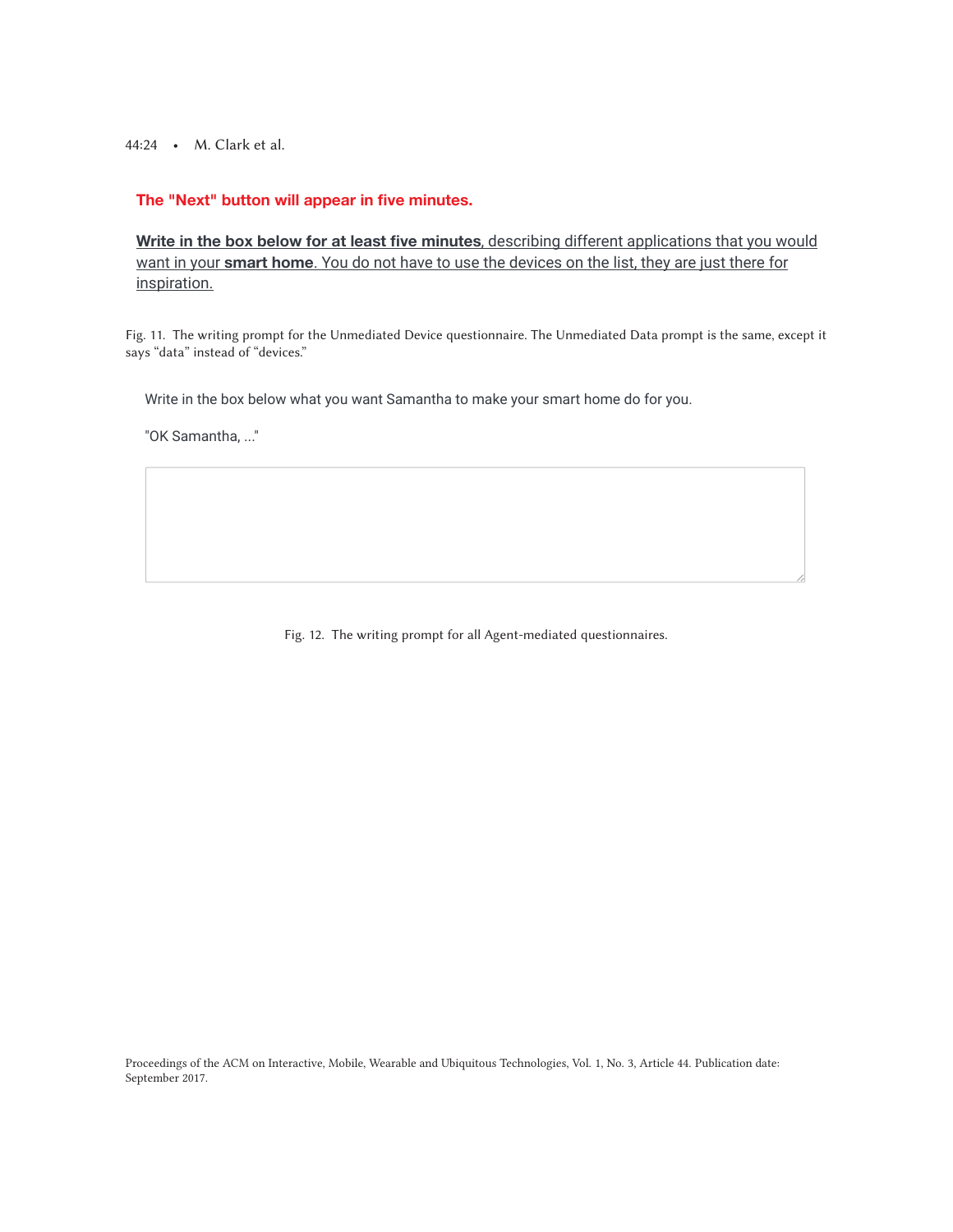Had you heard of the Internet of Things before this survey?

| ರಾ |
|----|
|    |

What is your current age?

|         | 18-24                           |
|---------|---------------------------------|
| $( \ )$ | $25 - 34$                       |
| ( )     | $35 - 44$                       |
|         | 45-54                           |
| $($ )   | 55-64                           |
|         | $65+$                           |
|         | $\bigcirc$ Prefer not to answer |

What is your gender?

| $\bigcirc$ Female               |
|---------------------------------|
| $\bigcirc$ Male                 |
| $\bigcirc$ Other                |
| $\bigcirc$ Prefer not to answer |

Does your living situation include more than one person?

|             | Yes                  |
|-------------|----------------------|
|             |                      |
| $\check{~}$ | Prefer not to answer |

What is the highest level of education you have currently attained (or the closest equivalent):

| $\bigcirc$ Less than high school |
|----------------------------------|
| $\bigcirc$ High school           |
| Bachelor's                       |
| Master's                         |
| $\bigcirc$ PhD                   |

Fig. 13. The first part of the demographics questions presented at the end of each questionnaire.